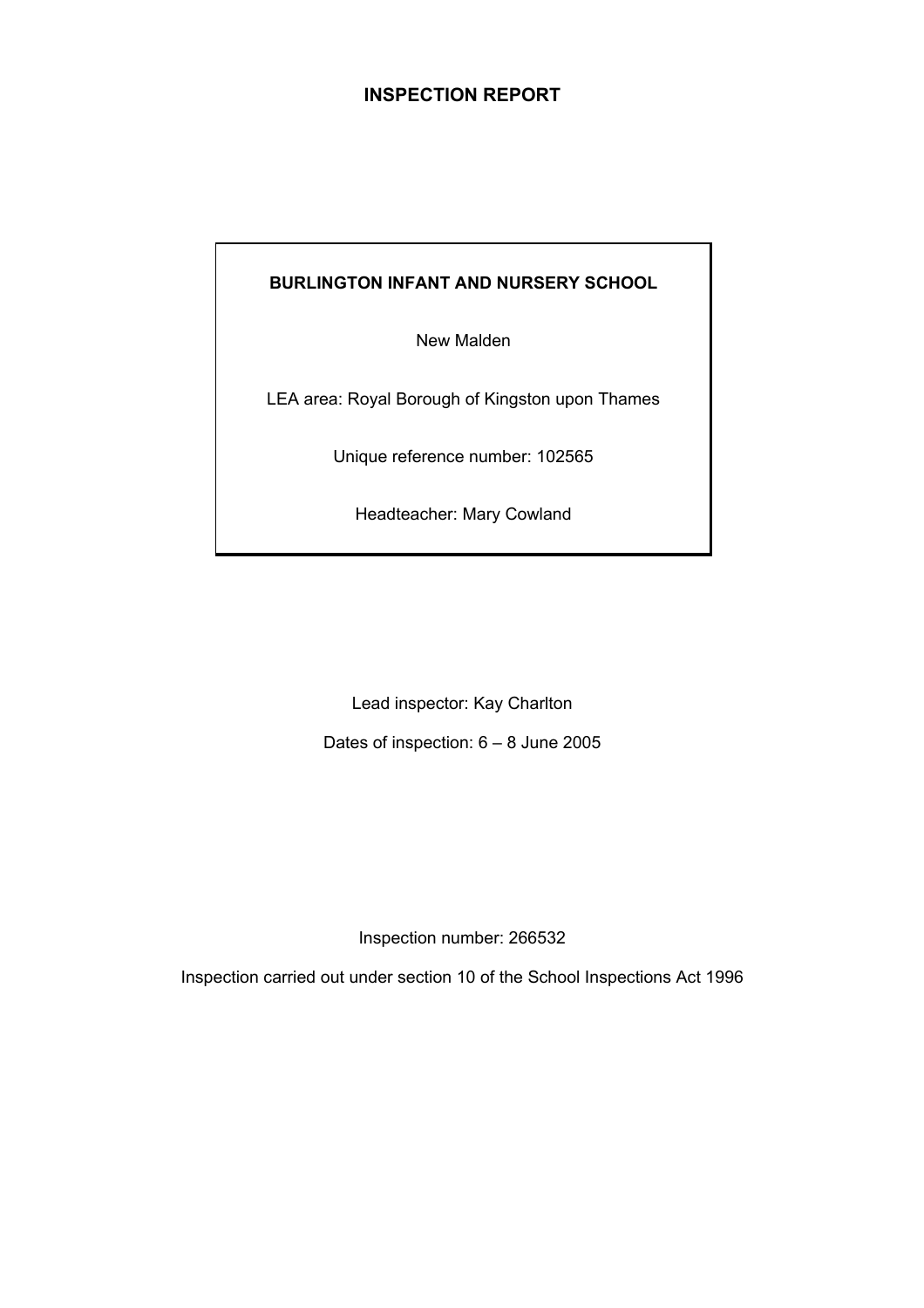### © Crown copyright 2005

This report may be reproduced in whole or in part for non-commercial educational purposes, provided that all extracts quoted are reproduced verbatim without adaptation and on condition that the source and date thereof are stated.

Further copies of this report are obtainable from the school. Under the School Inspections Act 1996, the school must provide a copy of this report and/or its summary free of charge to certain categories of people. A charge not exceeding the full cost of reproduction may be made for any other copies supplied.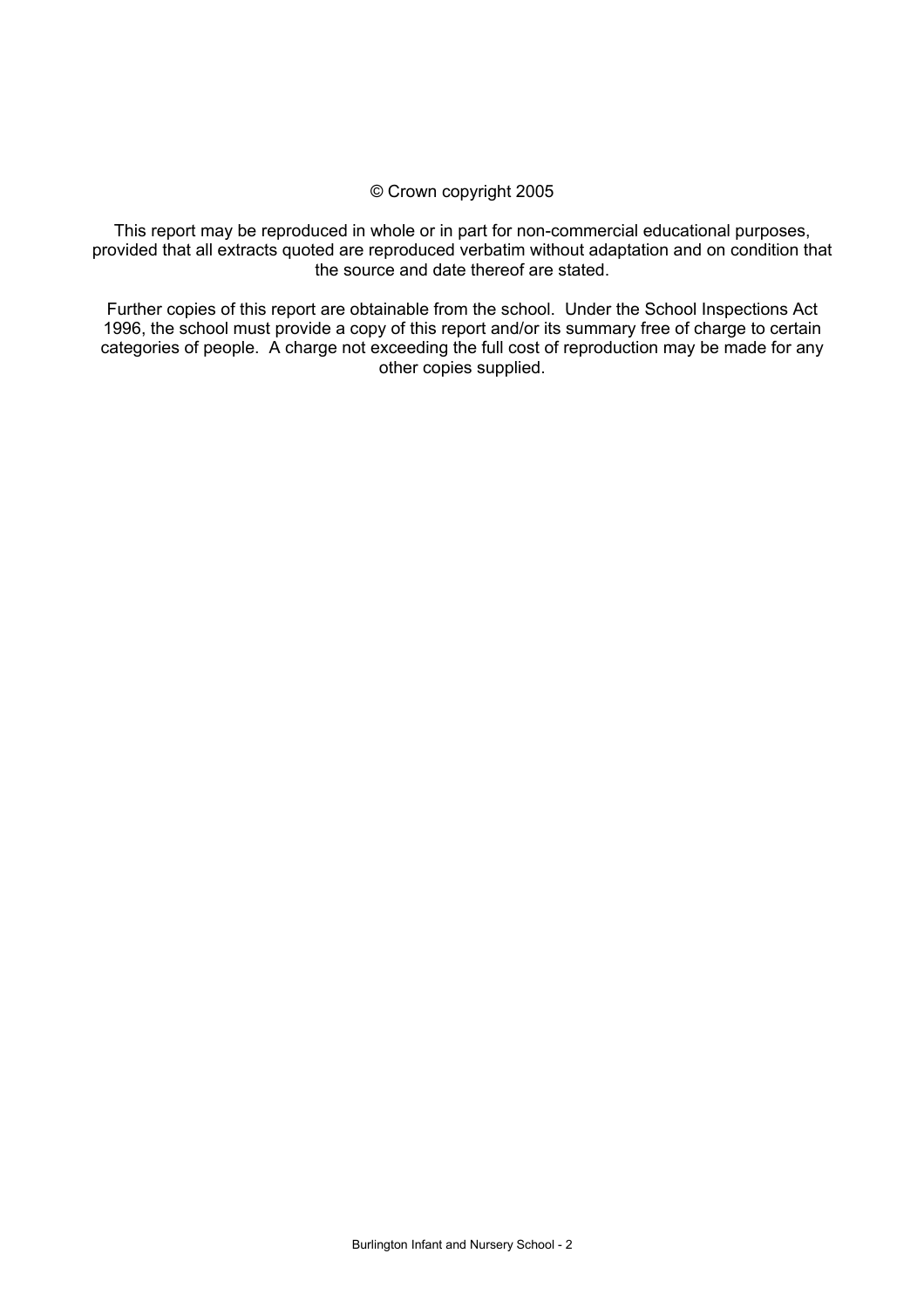# **INFORMATION ABOUT THE SCHOOL**

| Type of school:                                       | Infant and Nursery                              |
|-------------------------------------------------------|-------------------------------------------------|
| School category:                                      | Community                                       |
| Age range of pupils:                                  | $3 - 7$                                         |
| Gender of pupils:                                     | Mixed                                           |
| Number on roll:                                       | 366                                             |
| School address:                                       | <b>Burlington Road</b><br>New Malden            |
| Postcode:                                             | Surrey<br>KT3 4LT                               |
| Telephone number:                                     | 020 8942 1586                                   |
| Fax number:                                           | 020 8336 0992                                   |
| Appropriate authority:<br>Name of chair of governors: | Governing Body<br>Mr K Langford and Ms J Crouch |
| Date of previous inspection:                          | 10 - 13 May 1999                                |

# **CHARACTERISTICS OF THE SCHOOL**

There are 366 pupils on roll. They come from a wide range of both social and cultural backgrounds. Few are in receipt of free school meals. There is a link between the low uptake of free school meals and the fact that no hot meals are served. A very high percentage (52.8 per cent) of pupils speak English as an additional language and many speak little or no English on entry. There is a noticeably higher percentage of pupils speaking English as an additional language than at the time of the last inspection. Twenty-two different languages are spoken. The main ones other than English are Tamil, Urdu, Gujerati and Korean. The percentage of pupils identified as having special educational needs is below the national average. The attainment of pupils on entry is wide ranging. Overall, it is below average. It is often low in the development of spoken English.

The nursery provides for 104 children on a part-time basis. Children generally start the nursery in September of the year in which they become four. A small number start at the beginning of the January term. There are three classes in each year from Reception through to Year 2.

The headteacher has been in post since the time of the last inspection. At that time the deputy headteacher had just been appointed. In the last two years 6.1 teachers have left and 6 have been appointed. There is a high level of support staff.

The school received School Achievement Awards in 2002 and 2003 for its improved Year 2 results. It also gained the Basic Skills Quality Mark in 2002 and the Health Promoting Schools Award in 2004.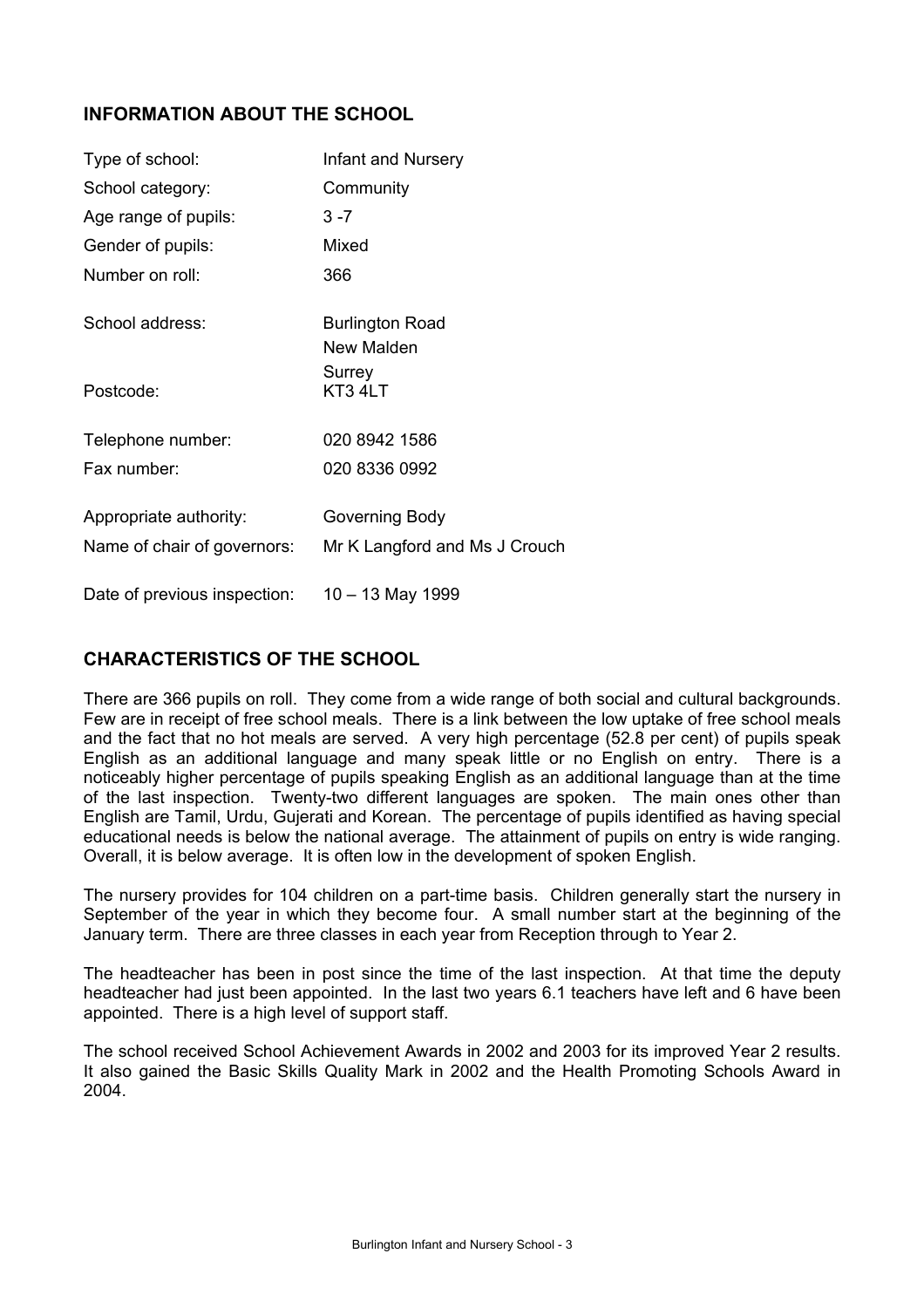# **INFORMATION ABOUT THE INSPECTION TEAM**

| Members of the inspection team |                       |                | <b>Subject responsibilities</b>                                                                |
|--------------------------------|-----------------------|----------------|------------------------------------------------------------------------------------------------|
| 1718                           | <b>Kay Charlton</b>   | Lead inspector | information<br>English,<br>and<br>communication technology, history<br>and physical education. |
|                                |                       |                | English as an additional language                                                              |
| 9977                           | Fran Luke             | Lay inspector  |                                                                                                |
| 1516                           | Mike Warman           | Team inspector | religious<br>Mathematics,<br>music,<br>education.                                              |
|                                |                       |                | Foundation Stage.                                                                              |
| 22704                          | <b>Garry Williams</b> | Team inspector | Science, design and technology,<br>art and design, history.                                    |
|                                |                       |                | Special educational needs.                                                                     |

The inspection contractor was:

 Icp 360 Lee Valley Technopark Ashley Road London N17 9LN

Any concerns or complaints about the inspection or the report should be made initially to the inspection contractor. The procedures are set out in the leaflet *'Complaining about Ofsted Inspections'*, which is available from Ofsted Publications Centre (telephone 07002 637833) or Ofsted's website (www.ofsted.gov.uk).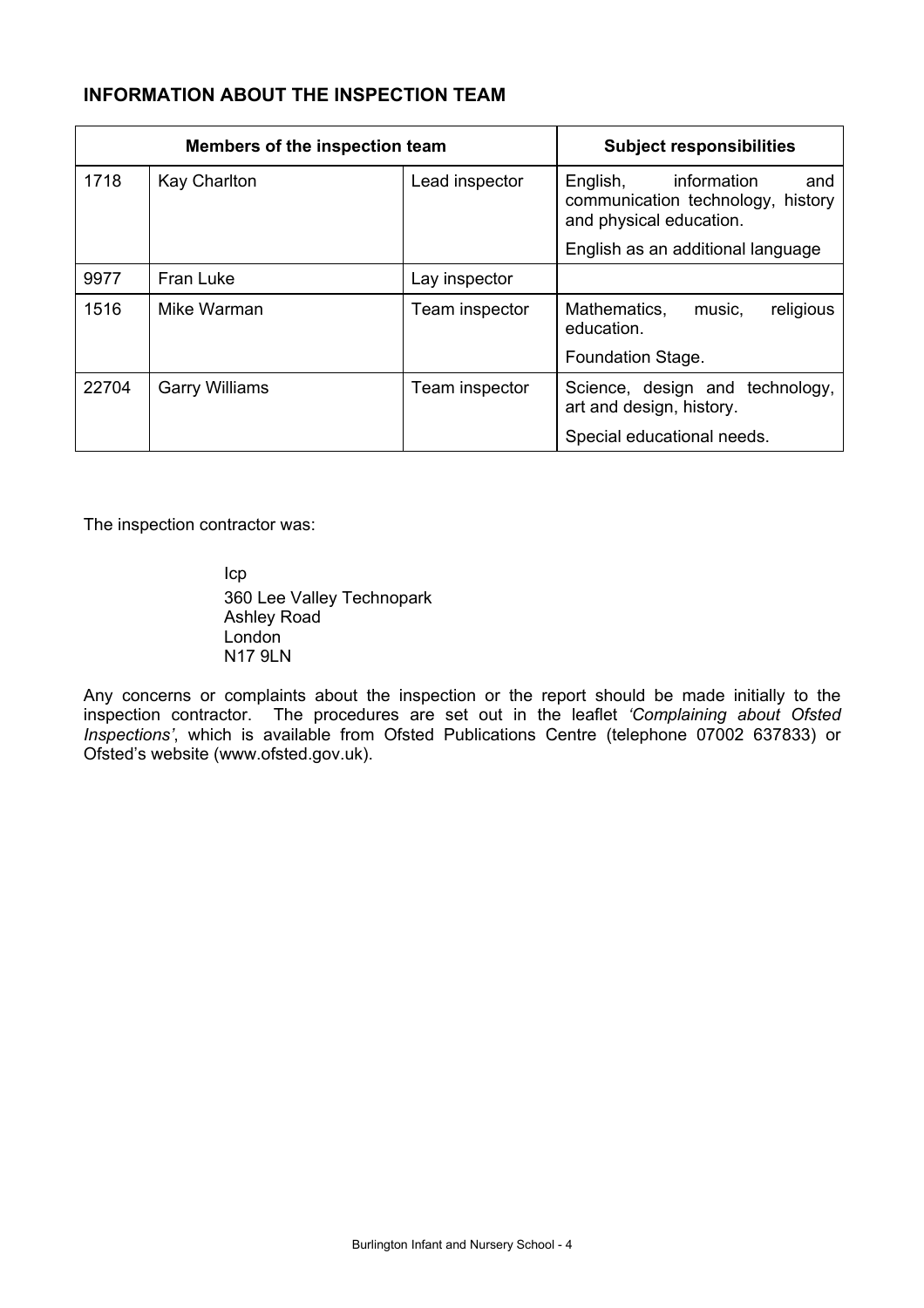### **REPORT CONTENTS**

|                                                                                                                                    | Page |
|------------------------------------------------------------------------------------------------------------------------------------|------|
| <b>PART A: SUMMARY OF THE REPORT</b>                                                                                               | 6    |
| <b>PART B: COMMENTARY ON THE MAIN INSPECTION FINDINGS</b>                                                                          |      |
| <b>STANDARDS ACHIEVED BY PUPILS</b>                                                                                                | 9    |
| Standards achieved in areas of learning, subjects and courses                                                                      |      |
| Pupils' attitudes, values and other personal qualities                                                                             |      |
| QUALITY OF EDUCATION PROVIDED BY THE SCHOOL                                                                                        | 12   |
| Teaching and learning<br>The curriculum<br>Care, guidance and support<br>Partnership with parents, other schools and the community |      |
| <b>LEADERSHIP AND MANAGEMENT</b>                                                                                                   | 16   |
| PART C: THE QUALITY OF EDUCATION IN AREAS OF LEARNING AND<br><b>SUBJECTS</b>                                                       |      |
| AREAS OF LEARNING IN THE FOUNDATION STAGE                                                                                          | 19   |
| <b>SUBJECTS IN KEY STAGE 1</b>                                                                                                     |      |
| <b>PART D: SUMMARY OF THE MAIN INSPECTION JUDGEMENTS</b>                                                                           | 30   |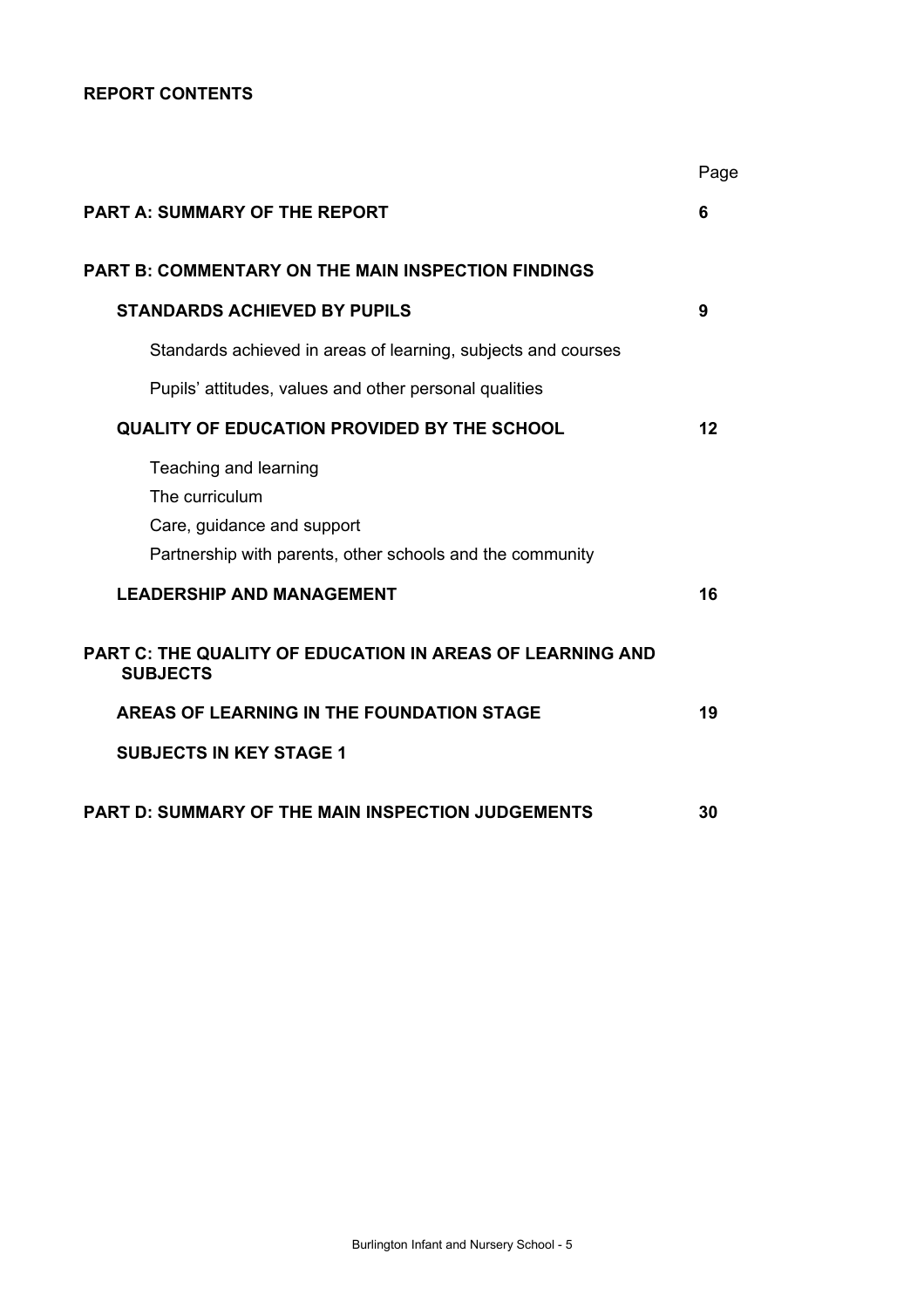# **PART A: SUMMARY OF THE REPORT**

# **OVERALL EVALUATION**

**This is a good school.** It has many very good features. Standards in Year 2 are above average and pupils have made good progress since starting in nursery. The quality of teaching is good and pupils learn well. Leadership and management are good. The school is very inclusive of all pupils and gives good value for money.

The school's main strengths and weaknesses are:

- Overall, pupils of different backgrounds and abilities achieve well.
- Staff work together very effectively as a team and teaching is good.
- Pupils, especially boys, should do better in writing.
- A very wide range of opportunities enrich the curriculum.
- Pupils' personal development is very good because the school cares for them very well.
- Pupils of very diverse backgrounds are all included as important members of the school community.
- The leadership of governors, the headteacher, ably supported by the deputy, is very strong and has ensured significant improvement.

Improvement since the last inspection in 1999 has been very good. Standards have risen. All the key issues from the last inspection have been addressed. Notable improvements have taken place in the quality of teaching, assessment, the curriculum, the accommodation, the support and guidance provided for pupils, and in the leadership and management of the school. At that time there were important weaknesses in all of these areas. A rigorous system of self evaluation has been implemented and this has played an important part in helping to move the school forward. Many new staff have been appointed and this is having a very positive effect on pupils' learning.

| <b>Results in National</b><br>Curriculum tests at the |      | similar schools |      |      |
|-------------------------------------------------------|------|-----------------|------|------|
| end of Year 2, compared<br>with:                      | 2002 | 2003            | 2004 | 2004 |
| Reading                                               |      |                 | В    |      |
| Writing                                               |      | D               | ٮ    |      |
| <b>Mathematics</b>                                    |      |                 |      |      |

### **STANDARDS ACHIEVED**

*Key: A – well above average; B – above average; C – average; D – below average; E – well below average Similar schools are those where there are a similar number of pupils in receipt of free school meals* 

**Overall, pupils achieve well.** Since the time of the last inspection the end of Year 2 results have improved at a greater rate than seen nationally and in 2002 and 2003 the school gained achievement awards. The 2004 results were not as high as those attained in the previous three years. Nevertheless, taking account of the pupils' attainment on entry, this represented overall good achievement for that cohort of pupils, particularly in reading. Comparisons listed in the table which refers to 'similar schools' are not effective indicators of pupils' achievements. This is because the attainment of pupils on entry to this school is noticeably lower than that usually seen in schools with such a low percentage of free school meals.

Early indications from the 2005 results show significant improvement from 2004 in reading and mathematics. Results in writing, however, are only slightly improved on those of 2004.

The inspection findings confirm this picture and show that the current Year 2 are attaining above average standards in reading and mathematics with pupils having made good progress since starting the school. In writing, they are attaining average standards. Pupils' achievements are not as good in writing as in other areas and boys, in particular, should achieve more. Both girls and boys achieve very well in the development of their skills in speaking and listening generally from a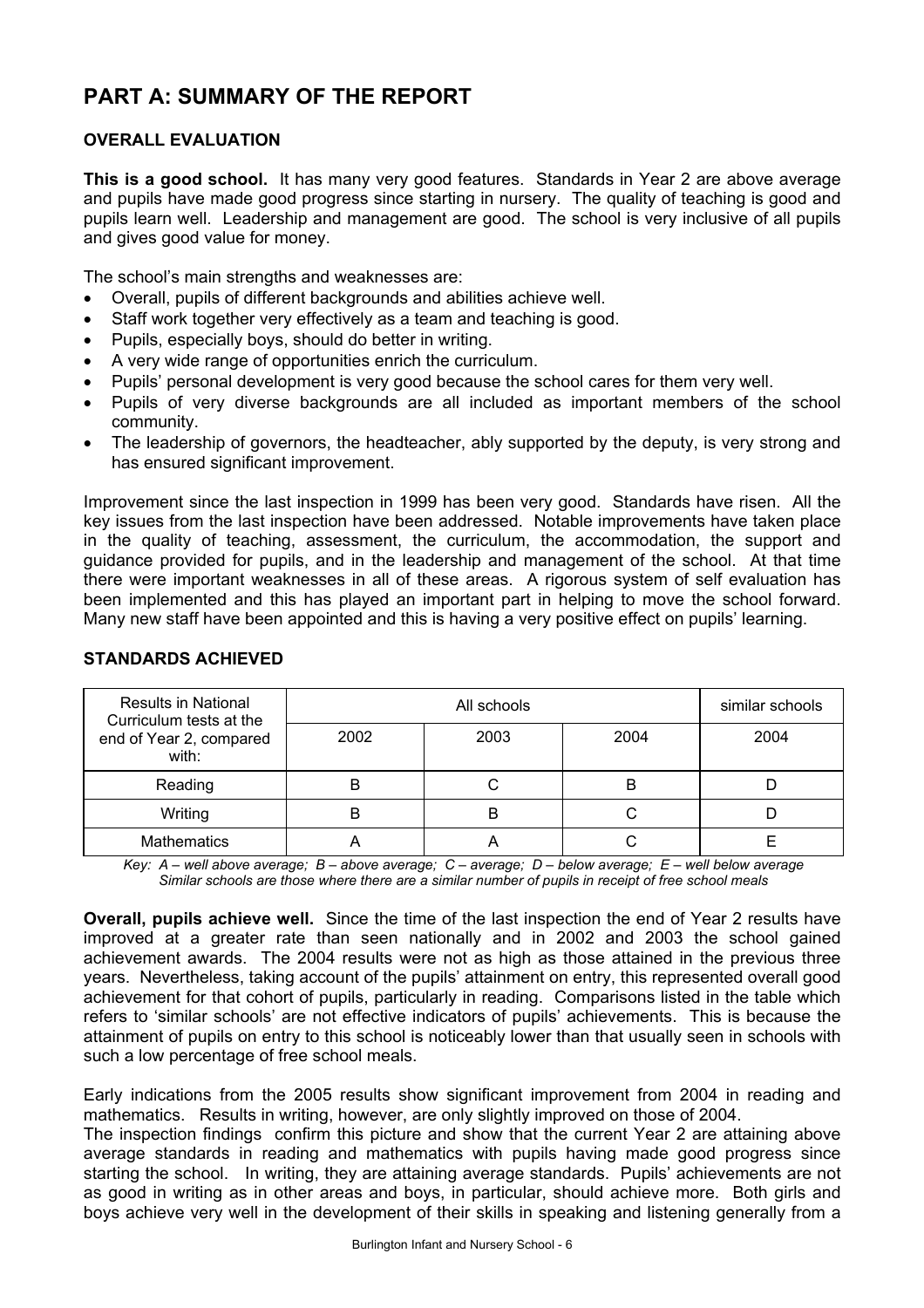low starting point on entry to the school. In science, information and communication technology, and religious education pupils achieve well.

In the Foundation Stage, children achieve well and make good progress. Taken overall, by the end of the reception year, they attain the expected learning goals. They achieve very well in personal, social and emotional development and, in speaking and listening. They could still achieve more in the development of early skills in writing particularly if there were a more consistent approach from all staff in modeling the writing process.

**Pupils' personal qualities, including their spiritual, moral, social and cultural development, are very good.** The school has a consistent approach to behaviour management and overall pupils' behaviour is very good. Pupils have very positive attitudes to school and talk very enthusiastically about all it has to offer. Relationships are very good and pupils develop a high level of respect for each others' views. Pupils of many different backgrounds and beliefs are included very well so that pupils grow in confidence and develop their self-esteem. They show good levels of maturity by the time they leave. Attendance rates are good and pupils come to school on time.

### **QUALITY OF EDUCATION**

**The overall quality of education is good. Teaching is good** and this leads to good quality of learning. Nearly all of the teaching observed was good or better and none was unsatisfactory. Work is planned thoroughly and, in the main, it is well matched to the pupils' levels of understanding so that they are able to learn effectively. Teachers are keen and enthusiastic, and make learning fun. Activities are very well thought out so that they cover different areas of the curriculum at the same time and also motivate the children to learn. Very good use is made of the outdoor learning environment to enhance the quality of pupils' learning. Imaginatively developed playgrounds, the orchard, walled garden and the 'rainbow garden' are used to good effect. A wide range of strategies is used to help those pupils with special educational needs and also to support pupils who speak English as an additional language and as a result they achieve well. Support staff play an important part in supporting the work of individual pupils or groups. Pupils are managed very effectively and there is a good ethos for learning. However, there is some inconsistency of practice in the teaching of writing as teachers do not always give pupils sufficient structure or guidance to help pupils achieve of their very best.

The curriculum is good and enriched by a wide range of interesting activities. Provision for pupils' care and support is very good. Pupils are very well supported in their personal development and they receive a good level of guidance. The school takes very good account of pupils' views. There is a very good partnership with parents and other schools. The school has good links with the community and this has a positive impact on pupils' learning.

### **LEADERSHIP AND MANAGEMENT**

**The overall leadership and management of the school are good.** The headteacher is a very effective leader with a strong commitment to future improvement. She is strongly supported by the deputy and a team of committed staff who are ensuring continued improvement in pupils' achievements. Governance is very good and all statutory requirements are met.

Particularly good use is made of information gained from monitoring to target 'next steps' and the key area for improvement highlighted from this inspection is priority within the school's own development plan. The management of the school budget is very good. The school has good systems to ensure the professional development of staff and is actively supporting those who are recently appointed and who have had little or no experience of the role of subject leader in the past.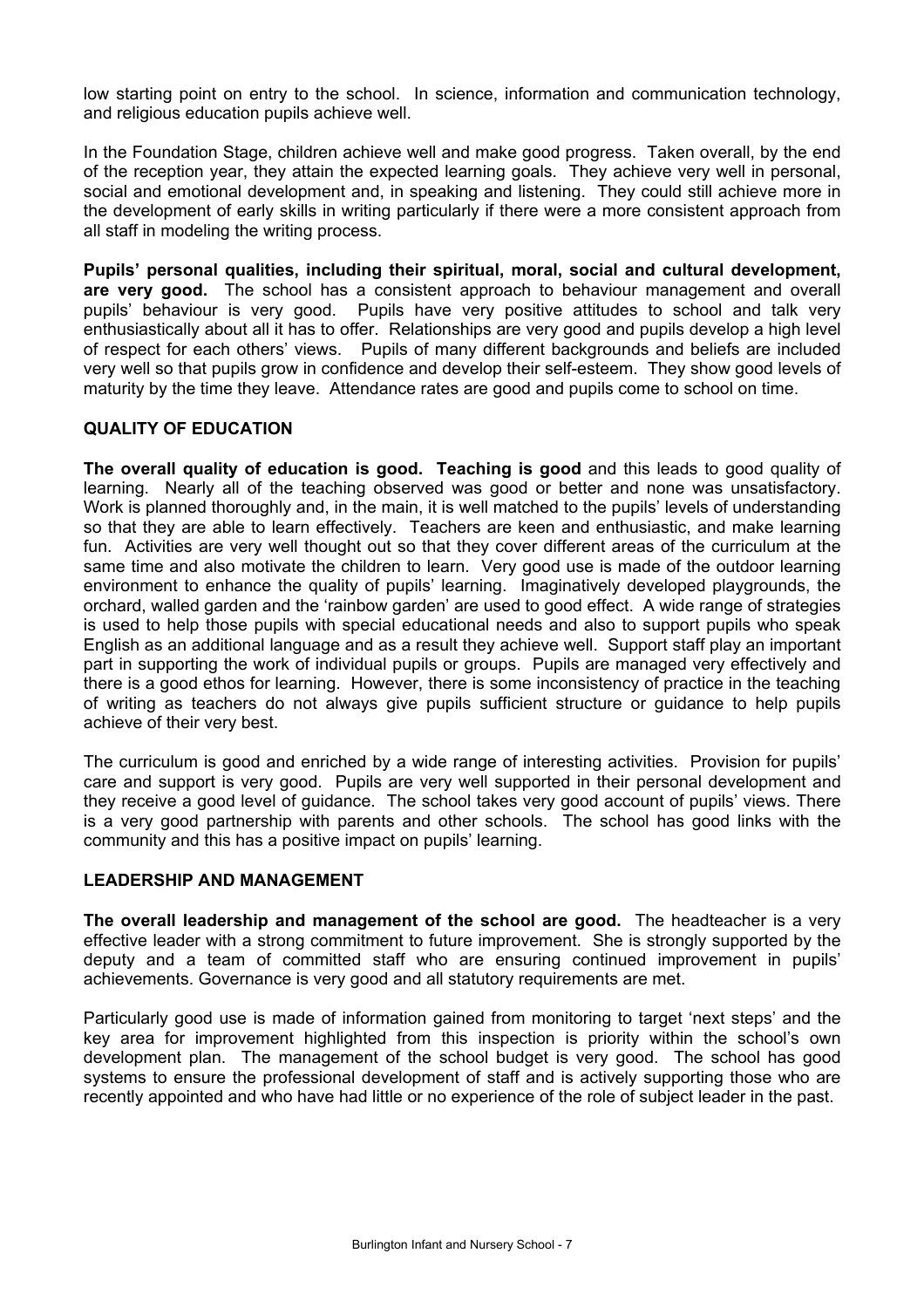# **PARENTS' AND PUPILS' VIEWS OF THE SCHOOL**

Parents hold the school in very high regard. They recognise that significant improvements have taken place in recent years. Pupils are rightly proud of their school.

### **IMPROVEMENTS NEEDED**

The most important things the school should do to improve are:

- Improve pupils' achievement, especially that of boys, in writing.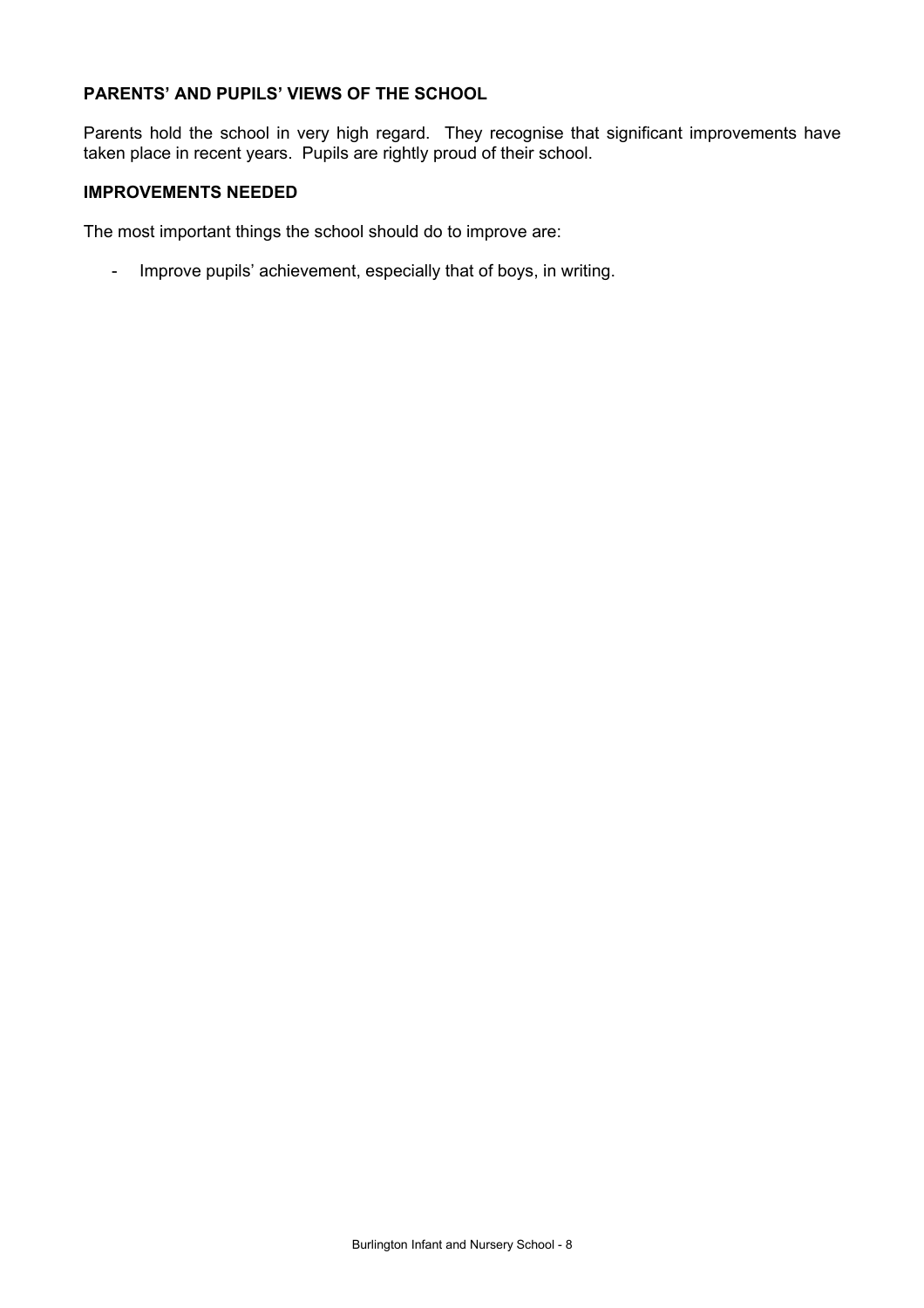# **PART B: COMMENTARY ON THE INSPECTION FINDINGS**

# **STANDARDS ACHIEVED BY PUPILS**

# **Standards achieved in areas of learning, subjects and courses**

Throughout the school pupils achieve well and by the time they reach Year 2 overall standards are above average. This is a noticeable improvement since the time of the last inspection.

### **Main strengths and weaknesses**

- Children in the Foundation Stage achieve well and most children reach the expected goals.
- Throughout the school pupils develop skills in speaking and listening very well.
- Pupils achieve well in reading and mathematics.
- In writing, pupils can achieve more. Boys, in particular, should do better.
- Pupils of different backgrounds and abilities are supported very well to help them succeed.
- Pupils achieve well in science, information and communication technology, and in religious education.

### **Commentary**

1. In the Foundation Stage, as a result of good teaching, children of different backgrounds and abilities make good progress and overall reach the expected goals. On entry, children's skills are below average and often low in spoken English. There is a high focus given to speaking and listening and children develop very well in this aspect. In personal, social and emotional development, children achieve very well and make significant gains in confidence. In writing, children achieve satisfactorily but too few attain the expected standard before starting Year 1.

| Standards in: | School results | National results |
|---------------|----------------|------------------|
| Reading       | 16.5 (15.6)    | 15.8(15.7)       |
| Writing       | 14.8 (15.5)    | 14.6 (14.6)      |
| Mathematics   | 16.4 (17.4)    | 16.2(16.3)       |

### *Standards in national tests at the end of Year 2 – average point scores in 2004*

*There were 89 pupils in the year group. Figures in brackets are for the previous year.* 

2. In Years 1 and 2, pupils achieve well in reading and mathematics but should achieve more in writing. The results of the 2004 national tests for Year 2 pupils showed that standards in reading were above the national average. Standards in writing and mathematics were in line with the national average. Taking account of the pupil's attainment on entry to the school these results represented good achievement overall for this cohort. They achieved particularly well in reading. As a result of further focused improvement work during 2004 and 2005 standards in reading have continued to improve. Early indications from the 2005 results confirm this improvement in reading and also a similar level of improvement in the mathematics. Results in writing, however, are only slightly improved on those of 2004. There is a continued pattern of boys achieving less well than girls in writing. The inspection findings reflect this picture with above average standards seen in reading and mathematics but only average standards in writing. Too few boys, in particular, reach the higher level (level 3) by the end of Year 2.

3. Pupils of all ages achieve very well in speaking and listening. Across all classes every opportunity is taken to engage pupils in discussion and a very wide range of strategies is used to develop their spoken language. This is very effective and pupils benefit greatly from this systematic approach and by Year 2 they gain good levels of competency. The high ratio of adults to pupils supports this development very effectively.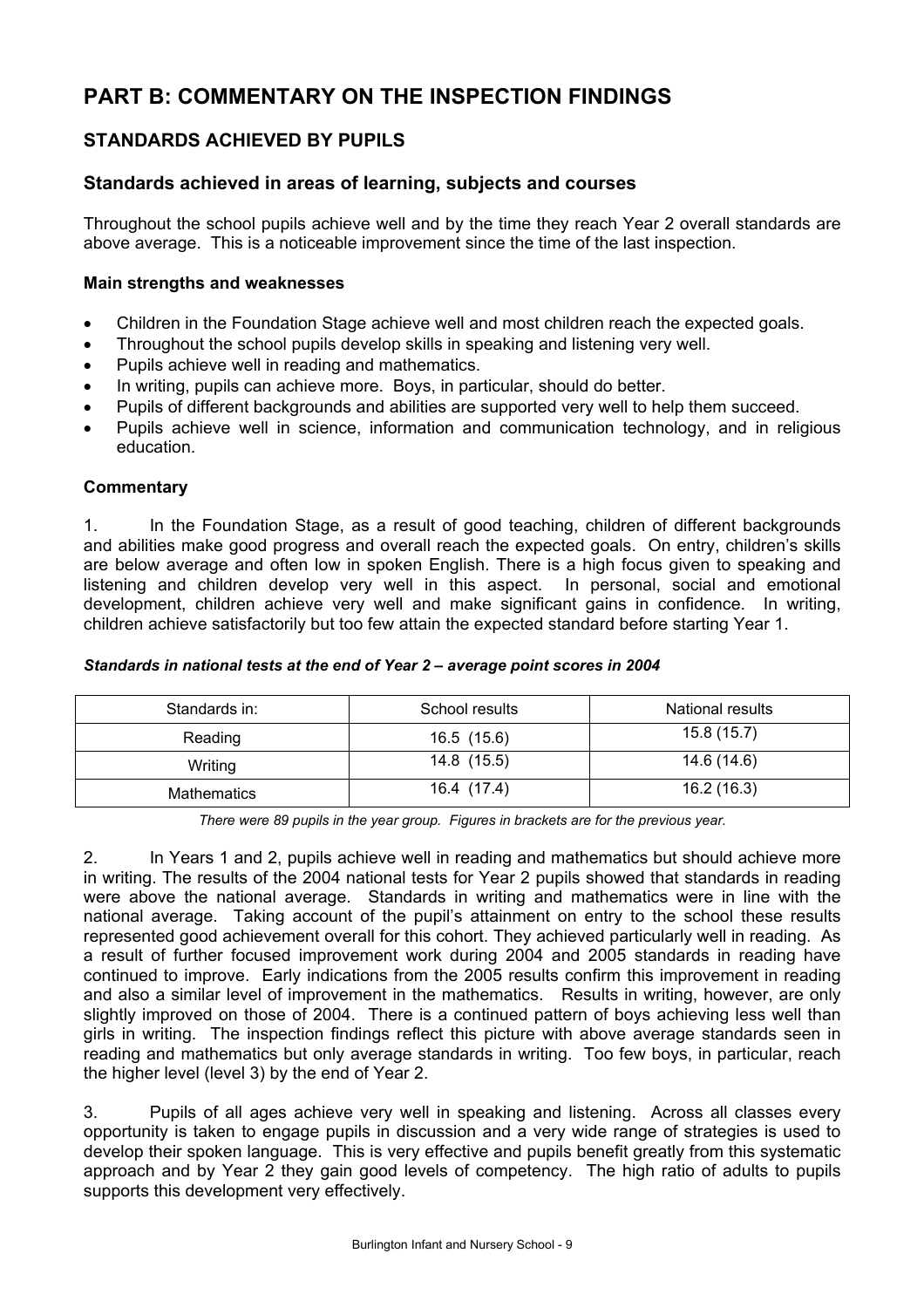4. The school provides a very inclusive learning environment and ensures that pupils of different backgrounds and abilities have the chance to succeed. Pupils with special educational needs, those who have identified social needs and those who speak English as additional language receive a particularly good level of support and overall their achievements are good. More able pupils are well catered for and achieve well. Those who are gifted or talented receive a good level of encouragement so that their talents, for example in music, are nurtured well.

5. In science and in religious education pupils achieve well and attain above the expected levels. In information and communication technology pupils achieve well. Standards are in line with those expected by Year 2 and improving each year as pupils who have had the benefit of improved provision move through the school. A wide range of practical and interesting activities are used well to enhance pupils' achievements in all of these subjects. In religious education, pupils show good understanding for their age about different religions. The sensitive way in which they are encouraged to reflect and also discuss issues of a personal nature in religious education makes a significant contribution to their overall development

# **Pupils' attitudes, values and other personal qualities**

Pupils' attitudes, behaviour and personal development are very good. The level of attendance is good and pupils are punctual to school.

### **Main strengths and weaknesses**

- Pupils are very interested in school.
- Behaviour is very good throughout the school and this results in a calm working atmosphere.
- Pupils form very good relationships with each other and with adults and they are free from harassment.
- Pupils have good opportunities to take on additional responsibility.
- The level of attendance and punctuality to school is good.
- Provision for pupils' spiritual, moral and social development is very good.

### **Commentary**

6. Pupils' have very positive attitudes to their work. Their eagerness to learn and their enthusiasm mean that little time is wasted. Pupils concentrate, discuss their ideas and work together very well. In the playground, they play together happily, supported by staff who encourage them to take part in various playground games. In the dining hall, pupils sit together in groups and there is a quiet social atmosphere. The school sets a high expectation for pupils' behaviour and they respond very positively to this. All are aware of the importance of the 'Golden Rules'.

7. Pupils are polite and courteous and relationships are very good; pupils are encouraged to have respect for one another and this leads to a calm and harmonious working situation. The school builds very well on the diversity of cultures represented. There are very effective procedures in place to deal with all forms of harassment, consequently pupils are confident that little bullying takes place and that if any were to occur that it would be dealt with very quickly.

8. Pupils' levels of self-confidence and self-esteem are enhanced through the many opportunities to take on responsibility. In the Foundation Stage, pupils show good levels of responsibility, for example when getting out and putting away equipment. In Years 1 and 2, classes are selected to undertake a job each week that involves them in working across the whole school. These include tidying equipment and chairs, taking registers and litter picking. Pupils are very proud of their responsibilities, which they take very seriously.

9. Pupils' spiritual, moral, social and cultural development is very good. Their spiritual development is supported very well through religious education and in assemblies, where pupils have the opportunity to reflect and in which they show a high level of respect. They learn about what is right and what is wrong. At all times they are encouraged to think of others and are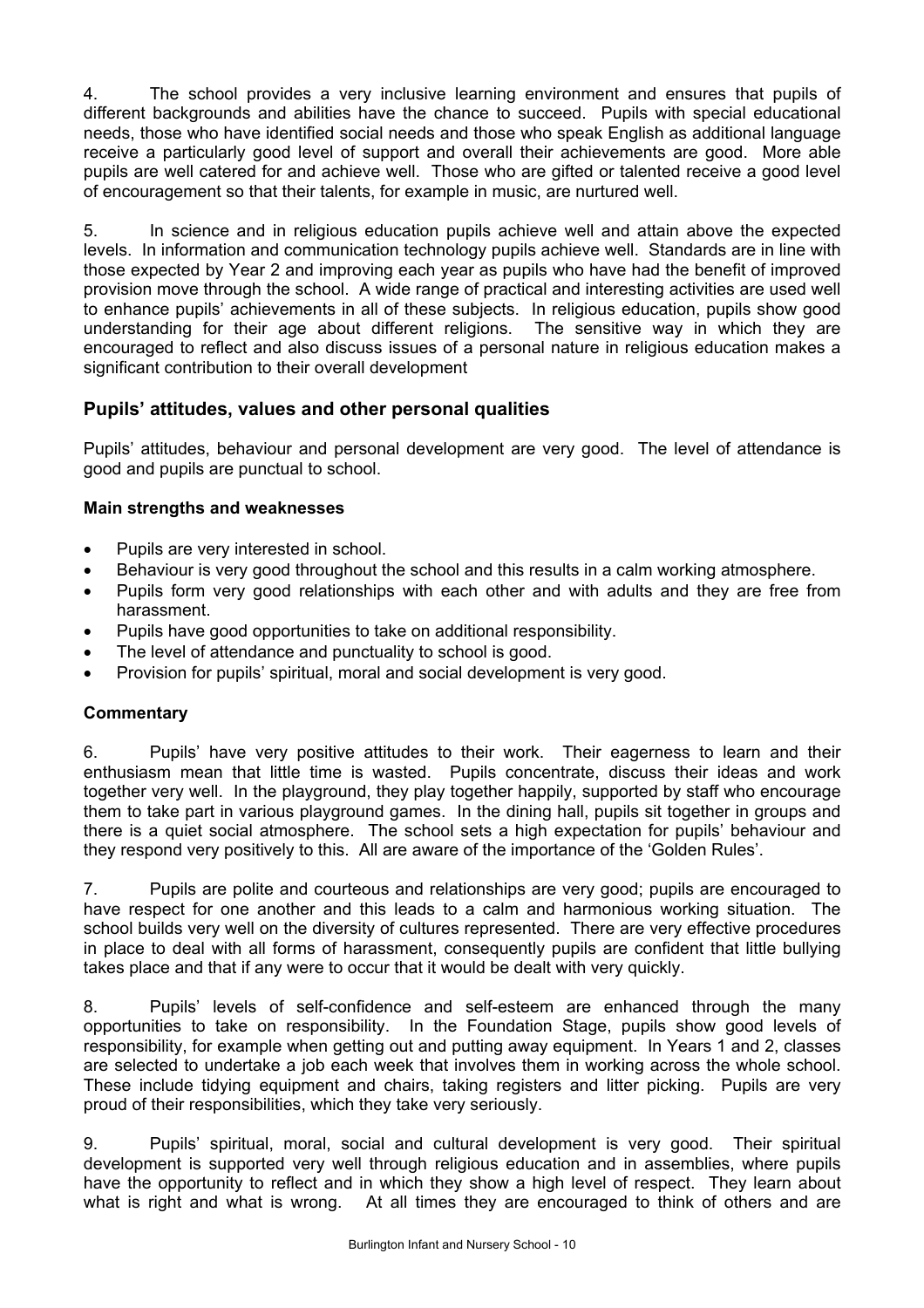constantly reminded of the importance of living in a community. In lessons, they discuss issues very well and recognise the need to allow others to have their say. Pupils' cultural development is very good. The staff are very good at using pupils' own backgrounds, cultures and beliefs to support learning. Pupils learn to value each and older ones explain that this is an aspect of their school of which they are very proud. The school prepares pupils very well for living in a multi-cultural society.

### **Attendance**

10. The level of attendance is above the national median and is therefore good. Pupils are eager to come to school and punctuality is good. There were two fixed term exclusions involving one pupil in the school year prior to the inspection. These were appropriate in the circumstances and carried out in line with requirements.

### *Attendance in the latest complete reporting year (95.2%)*

| Authorised absence |     | Unauthorised absence |     |
|--------------------|-----|----------------------|-----|
| School data        | 4.5 | School data<br>0.3   |     |
| National data      |     | National data        | J.4 |

*The table gives the percentage of half days (sessions) missed through absence for the latest complete reporting year.*

### **Exclusions**

### *Ethnic background of pupils Exclusions in the last school year*

| Categories used in the Annual School Census         | No of pupils<br>on roll | Number of<br>fixed period<br>exclusions | Number of<br>permanent<br>exclusions |
|-----------------------------------------------------|-------------------------|-----------------------------------------|--------------------------------------|
| White - British                                     | 69                      | $\mathbf 0$                             | 0                                    |
| White - Irish                                       | 0                       | $\mathbf 0$                             | $\Omega$                             |
| White - any other White background                  | 13                      | 0                                       | 0                                    |
| Mixed – White and Black Caribbean                   |                         | $\Omega$                                | $\Omega$                             |
| Mixed - White and Asian                             | 6                       | $\Omega$                                | 0                                    |
| Asian or Asian British - Indian                     | 5                       | $\mathbf 0$                             | 0                                    |
| Asian or Asian British - Pakistani                  | 16                      | $\Omega$                                | $\Omega$                             |
| Asian or Asian British - Bangladeshi                |                         | $\Omega$                                | $\Omega$                             |
| Asian or Asian British - any other Asian background | 44                      | $\overline{2}$                          | 0                                    |
| Black or Black British - Caribbean                  | 0                       | $\mathbf 0$                             | 0                                    |
| Black or Black British - African                    | 1                       | $\Omega$                                | $\Omega$                             |
| Black or Black British - any other Black background | 0                       | $\Omega$                                | $\Omega$                             |
| Chinese                                             | 3                       | $\Omega$                                | $\Omega$                             |
| Any other ethnic group                              | 13                      | $\mathbf 0$                             | 0                                    |
| Parent/pupil preferred not to say                   | 0                       | 0                                       | 0                                    |
| Information not obtained                            | 141                     | $\Omega$                                | $\Omega$                             |
| Total                                               | 313                     | $\overline{2}$                          | 0                                    |

*The table gives the number of exclusions, which may be different from the number of pupils excluded.*

# **QUALITY OF EDUCATION PROVIDED BY THE SCHOOL**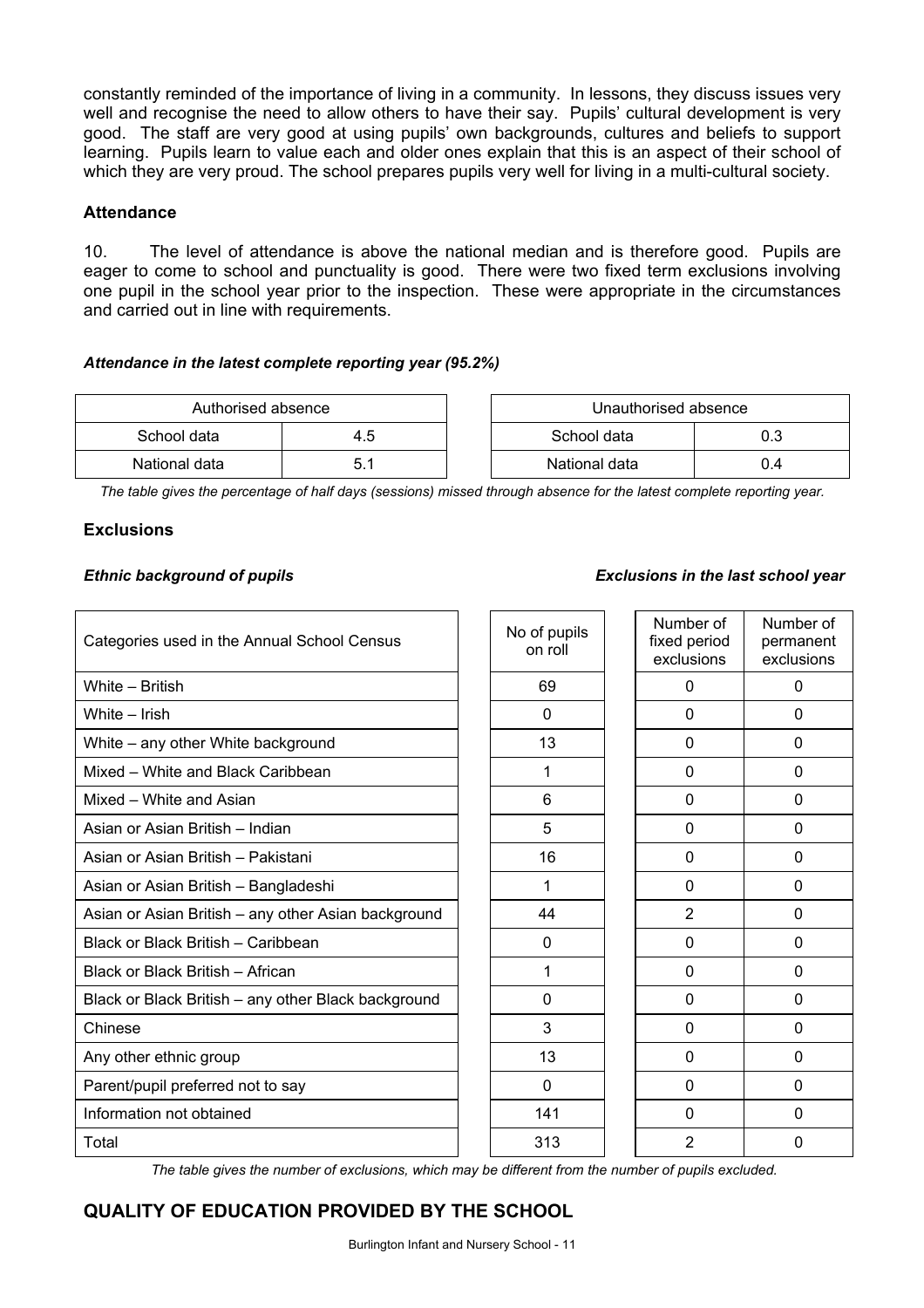The overall quality of education is good. Teaching and learning are good. Care, guidance and support is very good overall. The curriculum and assessment are good. Accommodation and resources are good. The school's links with parents and other schools are very good. Links with the community are good.

# **Teaching and learning**

The quality of teaching and learning is good. Assessment is good.

### **Main strengths and weaknesses**

- Staff work together very well as a team and make learning fun.
- Particularly effective use is made of the outdoor learning environment.
- Teaching takes good account of pupils' differing needs and abilities.
- Staff manage pupils' behaviour very effectively.
- Teaching of English and mathematics is good overall but there is inconsistency in teaching writing.
- Assessment is good and as a result work is usually well matched to pupils' levels of understanding.

### **Commentary**

### *Summary of teaching observed during the inspection in 34 lessons*

| Excellent | Very good  | Good     | Satisfactory | Unsatisfacto | Poor     | Very Poor |
|-----------|------------|----------|--------------|--------------|----------|-----------|
| $0(0\%)$  | $12(35\%)$ | 19 (56%) | 3(9%)        | $0(0\%)$     | $0(0\%)$ | $0(0\%)$  |

*The table gives the number of lessons observed in each of the seven categories used to make judgements about lessons; figures in brackets show percentages where 30 or more lessons are seen.* 

11. The quality of teaching is good and this leads to good learning. All teaching is at least satisfactory with the majority being good or very good. Teaching is much improved since the last inspection and this is having a very positive impact on standards. At that time, there was a significant amount of unsatisfactory teaching and not as much very good teaching.

12. Staff in the school contribute effectively to the school's ethos and work together very well for the benefit of the pupils. Everyone works with a real sense of enthusiasm and they encourage pupils very effectively and manage their behaviour very well. Teachers have secure knowledge of the Foundation Stage curriculum and the subjects taught in Years 1 and 2. They work together in year teams and plan their work very thoroughly. They ensure that learning is both challenging and fun. Throughout the school, but particularly in the Foundation Stage, staff use the outdoor environment to very good effect. The activities are very well thought out so that they cover different areas of the curriculum at the same time and also motivate the children to learn. For example, children gained good understanding about money, the skills of ensuring customer satisfaction and also how to manoeuvre a scooter in and out of obstacles, as they dashed about the playground pretending to deliver pizzas to different houses.

13. Throughout the school, staff ensure that the needs of pupils of all ages, abilities and backgrounds are met. Particularly good support is given to pupils who speak English as an additional language or who have been identified as having special educational needs and/or behavioural or social needs. The work for these pupils is well organised and pupils respond very well to the high expectations set by staff. There is effective liaison between teachers and support staff to ensure a co-ordinated approach. Staff use a good range of techniques to ensure that more able pupils are challenged. The use of support staff to create a separate group during the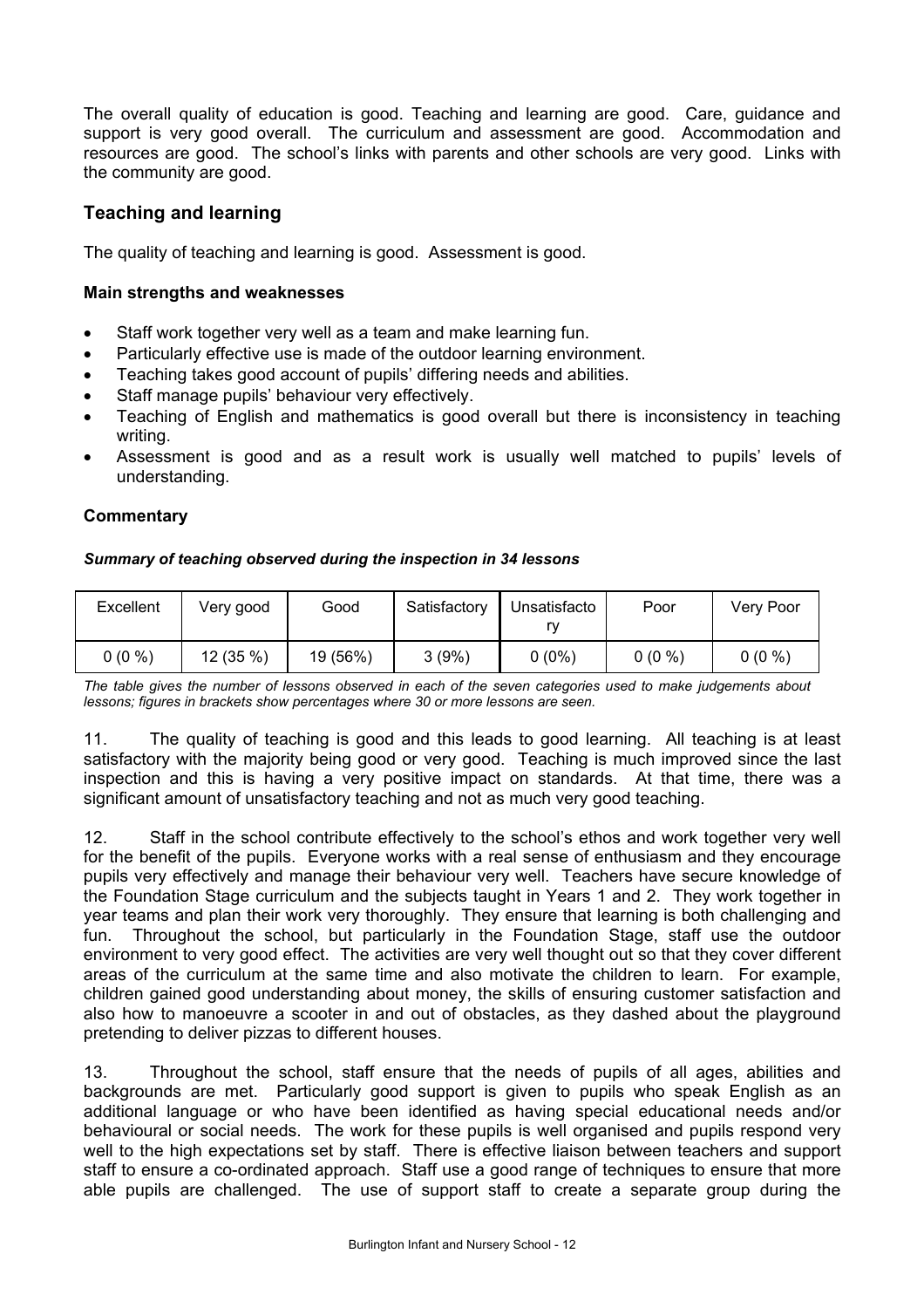introductory part of many lessons is particularly helpful in ensuring the needs of different groups are met.

14. Across the school the teaching of English is good overall. There is very good teaching of speaking and listening, good teaching of reading but the teaching of writing is only satisfactory. Teachers have good understanding of the most effective ways to teach speaking and listening, and reading and they are successful in supporting pupils in these areas. There is a consistent approach, particularly to the teaching of speaking and listening, and this ensures that pupils' skills are extended at every opportunity. Staff use a wide range of strategies, such as 'Talking Heads' to engage pupils in purposeful talk and they set a good model in their own ways of both talking and listening. They are less secure in teaching writing, however, and practice is not consistent across the school. Teachers do not always give pupils sufficient structure or guidance, particularly by modeling the writing process. Limited use is made of 'guided writing groups' and not all staff fully appreciate the best ways to challenge pupils to help them refine their skills in order for them to achieve of their best. There are examples of good practice in each year group and there are plans to disseminate these effective ways of working more widely.

15. The quality of teaching in mathematics is good, with a high proportion of very good teaching seen. Staff engage pupils very well in practical problem solving situations that sustain pupils' interest. They match work well to pupils' levels of understanding. There is particularly good teaching of number and pupils can answer quick mental questions very well. In the Foundation Stage staff ensure that they extend children's understanding by asking mathematical questions in all areas of learning. Throughout the school pupils show a keen enthusiasm for mathematics and indicate that it is their favourite subject.

16. Assessment is good. Staff effectively track pupils' progress over time. Assessments are used to set targets and measure pupils' progress towards them. Books are marked carefully, and often contain comments that shows how well pupils have achieved the lesson objectives. There is not always sufficient self-evaluation and review by pupils of their own achievements in writing. Consequently, they are not always clear enough about which is their 'best work' and why that is the case. Pupils with special educational needs have very clear individual education plans which set out the steps they need to take to improve. These are regularly reviewed and updated. Statements are reviewed in line with requirements.

# **The curriculum**

The school provides a good curriculum. There are very good opportunities for enrichment. Accommodation and resources are good.

### **Main strengths and weaknesses**

- The curriculum for the Foundation Stage is rich, varied and well balanced.
- Curriculum innovation is very good and the particular needs and learning styles of the pupils are considered well.
- A very good range of enrichment activities adds interest and excitement to the curriculum.
- There is a very strong commitment to ensuring that all pupils have access to the full range of learning opportunities.
- Opportunities to extend pupils' skills in writing across all curriculum areas are not fully exploited.
- The outside environment supports the delivery of the curriculum very well.

### **Commentary**

17. The curriculum effectively meets the needs of all pupils and statutory requirements are fully met. It includes very good provision for pupils' personal, social and health education and citizenship. Learning opportunities in the Foundation Stage are good and prepare children well for the later stages of their education. Throughout the school schemes of work are in place for all subjects and these are reviewed on a regular basis. The subject leaders of English, mathematics,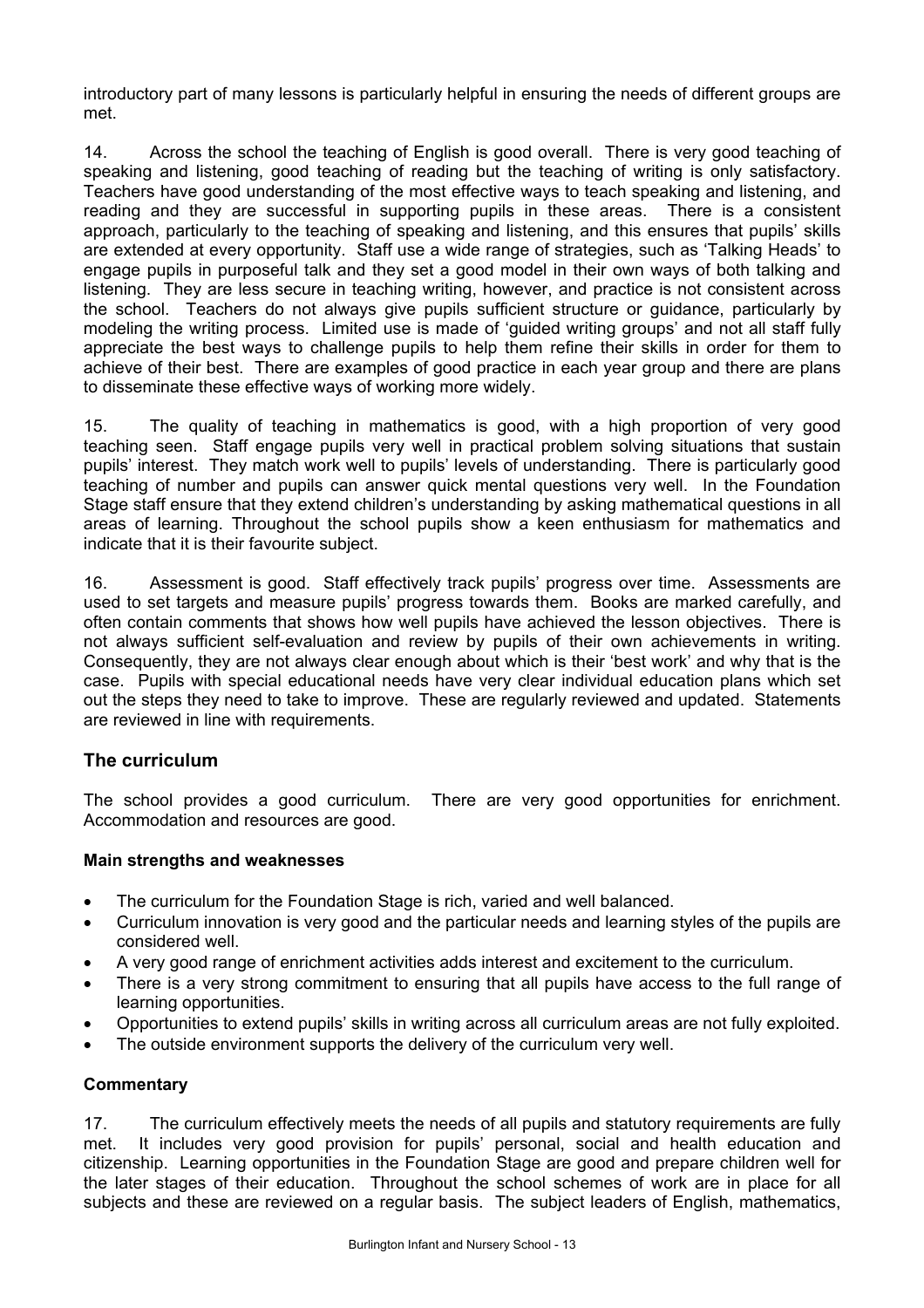science and information and communication technology monitor their subjects well and use the information gathered to adapt and improve the curriculum. This practice is not as well established in the foundation subjects but there are clear plans to address this in the forthcoming year.

18. Since the time of the last inspection the school has been very innovative in developing its provision. As a result, curriculum planning is now good and teachers use cross-curricular links successfully to make learning meaningful. The outside environment is used very well to motivate and interest pupils so that they enjoy their learning. The school makes every effort to cater for pupils' differing needs and styles of learning. Overall, the national numeracy and literacy strategies have been adapted well to the school's own situation and have a positive impact on pupils' learning. However, there is not always sufficient quality and depth in pupils' writing, and opportunities to extend their writing skills across all curriculum areas are not fully exploited.

19. This is a very inclusive school and staff are committed to ensuring that all pupils have equality of opportunity. Particularly good levels of support are provided for pupils with special educational needs and also for those pupils who speak English as an additional language. The school identifies the needs of these pupils quickly and ensures that a wide range of strategies is used to address these. The individual education plans for pupils with special educational needs are carefully worked out and have clearly defined targets. These targets are regularly reviewed to reflect progress made. All pupils, including those with special educational needs and English as an additional language, have access to the full curriculum.

20. The curriculum is enriched very well. There is a broad range of well planned visits which include those to Kew Gardens, Bird World, London Zoo, a local church, a Hindu Temple, the local library, park and post office. Visitors to school enhance pupils' learning very effectively and pupils say that they particularly enjoyed the architectural and circus workshops, the Earthsong musicians who played instruments from around the world and the 'Creepy Creature' man. There is also a very good range of extra-curricular clubs notably in the arts and sport. Music is a strong feature of the school and many pupils learn to play instruments. The school makes a very active contribution to local musical events.

21. There is a high ratio of adults to pupils with a particularly good level of support staff. This is a noticeable improvement since the time of the last inspection. Accommodation is good overall and the outdoor play area for the Foundation Stage and also the orchard, rainbow and walled gardens are very good. This is a significant improvement since the time of the last inspection when many issues were raised about the quality of the accommodation. The accommodation is in a good state of repair and is well looked after.

# **Care, guidance and support**

The provision for pupils' care, welfare, health and safety is very good overall. There are very good health and safety procedures. Pupils' personal development is tracked very well. They receive good guidance based on the assessment of their academic progress. The involvement of pupils through seeking and acting on their views is very good.

### **Main strengths and weaknesses**

- Staff and governors are fully involved in health and safety reviews of the school.
- Very good levels of care ensure that pupils are monitored closely as they progress through the school.
- Assessment arrangements through effective target setting and tracking of pupils' progress in the core areas are good.
- Very good induction procedures for pupils entering the school ensure that pupils settle quickly.
- Pupils' have an active voice in what happens in the school.

# **Commentary**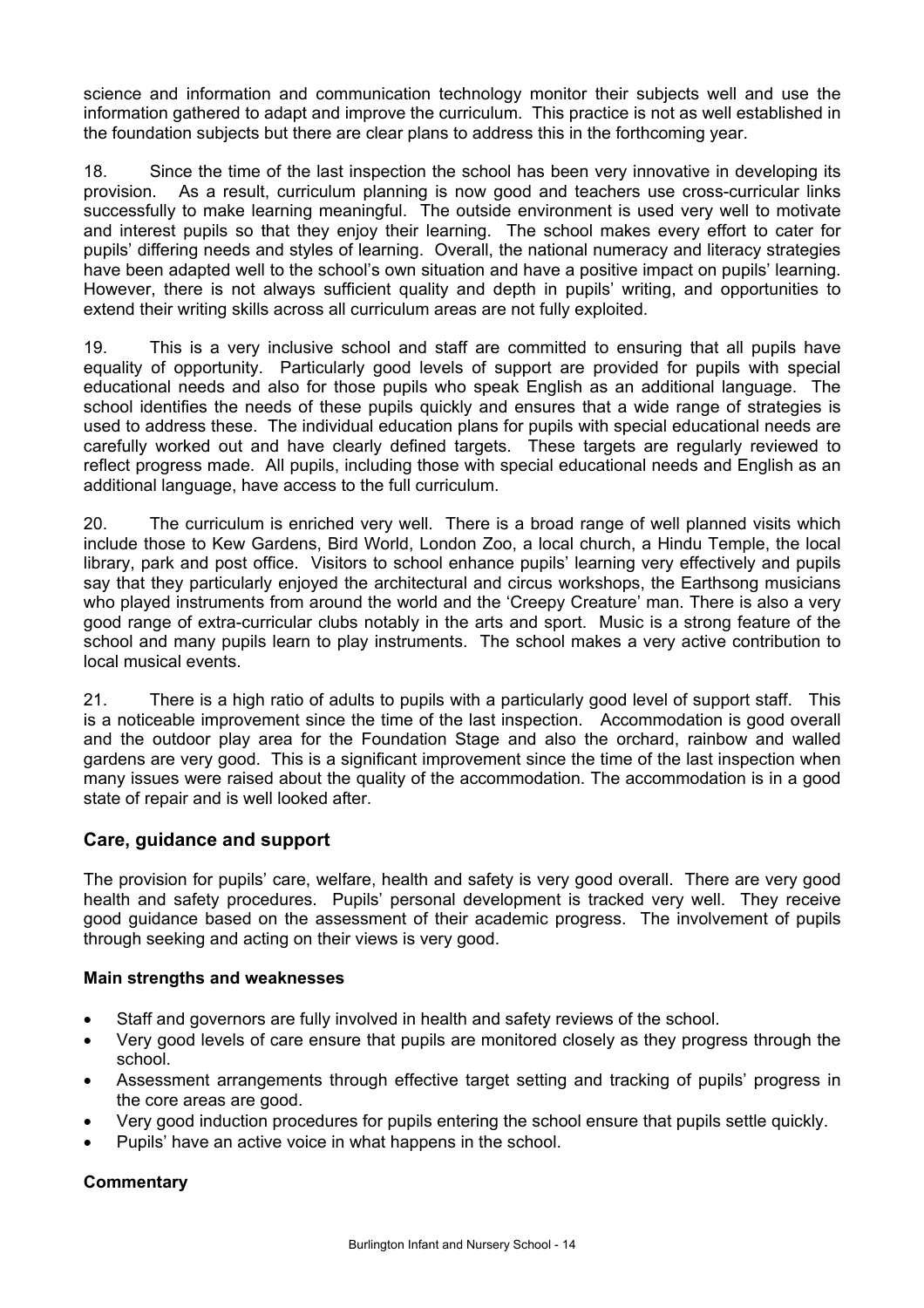22. There is noticeable improvement in the level of care, guidance and support since the time of the last inspection**.** Child protection procedures are firmly in place. All staff are trained and understand the importance of these procedures and how to raise any concerns. Rigorous health and safety procedures ensure that the environment is kept safe. Staff and Governors carry out regular reviews of equipment, buildings and grounds. Full risk assessments are carried out on the premises and on activities undertaken. Many staff have undertaken First Aid training and procedures are in place should an accident occur. The school and grounds are well supervised by adults at all times and rotas of supervision and procedures are well established. Parents indicate that they are confident their children are well looked after and are very positive about the level of care provided.

23. Very good procedures are in place to monitor pupils' personal development as they move through the school. Very good relationships exist between staff and pupils, and adults know the pupils extremely well and are quickly aware if something is wrong. Pupils spoken to are extremely happy that there is always someone they can turn to for help and advice.

24. Monitoring of pupils' academic progress is good. There is careful tracking of pupils' achievements and there are clear targets in place for pupils in the core subjects. These targets, together with regular marking, ensure pupils are usually clear about how they need to improve their work. However, with regard to their written work, this is not always the case. Assessment information is passed smoothly between teachers as pupils move from class to class so that staff are able plan the next stages of the pupils' work.

25. Staff have consulted pupils for their views using questionnaires. In addition, the school council meets regularly and pupils are confident that their views have been taken into account, for example when planning the markings on the playground.

26. There are very good induction procedures for pupils entering the school, particularly when children enter the nursery. These ensure that pupils feel welcome and settle quickly. If pupils start at the school in older year groups, careful attention is given to ensuring that they make friends and take an active part in school life. Parents confirm that they are happy with the arrangements for helping their children settle into school.

# **Partnership with parents, other schools and the community**

The school's links with parents and with other schools are very good. Links with the community are good.

### **Main strengths and weaknesses**

- The school has very positive links with parents, they are consulted and many support the school.
- Information provided for parents about the school, the curriculum and pupils' progress is very good.
- Links with the local community give pupils a broad range of experiences.
- Very good links with other schools ensures that there is a smooth transfer for pupils when they move up to the junior school.

### **Commentary**

27. The school has very good relationships with parents. The responses to the parents' questionnaire and the pre-inspection meeting just prior to the inspection, confirm that parents feel they are well informed and that they feel welcome in the school. A significant number help out on a regular basis in the classroom as well as on school trips. The school undertakes surveys of parents' views, these are analysed and acted upon. The Parent and Staff Association, run jointly with the junior school, is very supportive and raises significant funds throughout the school year, the impact of which is evident around the school, for example in the high quality outdoor equipment.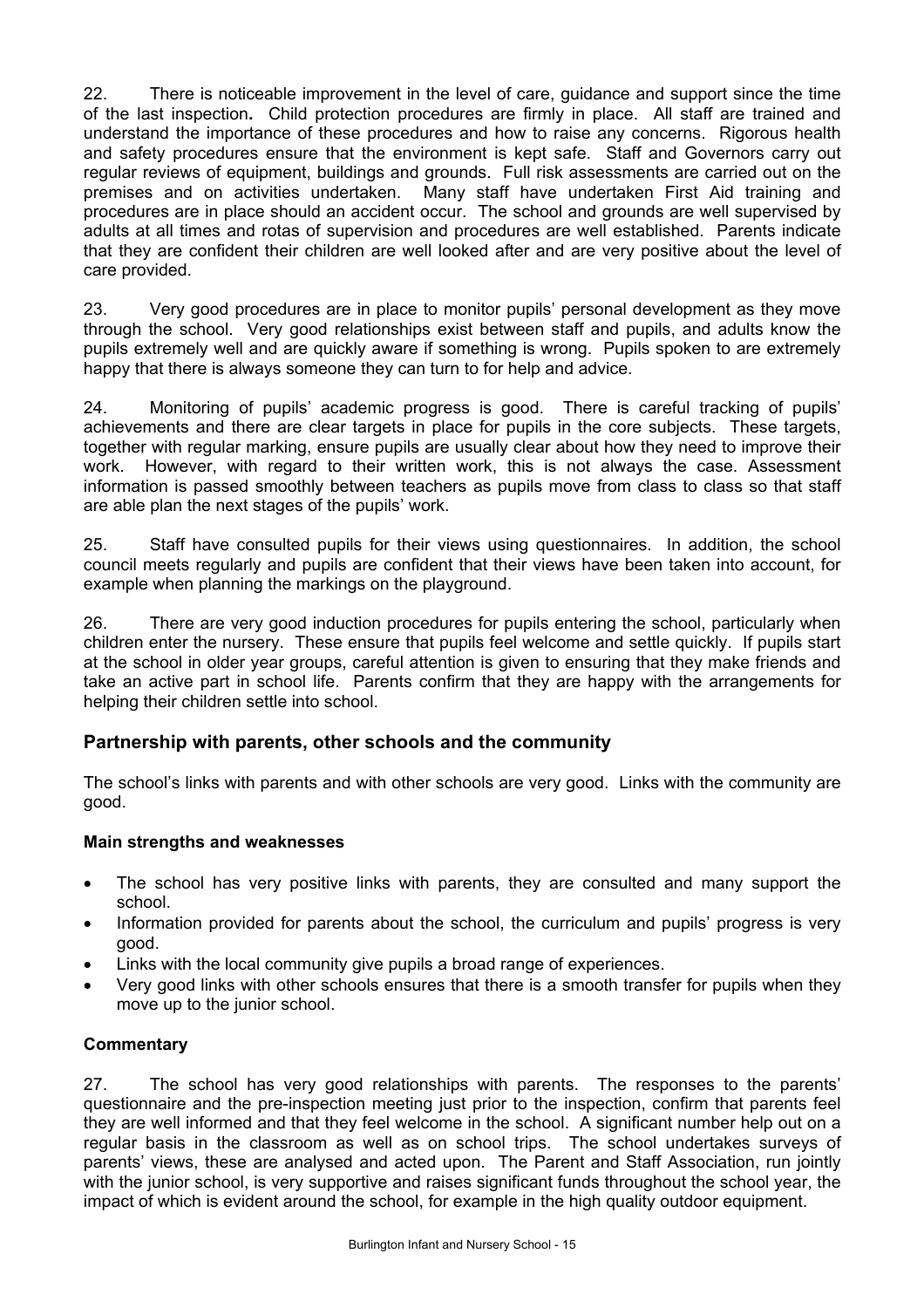28. Newsletters give parents a regular update about what is happening in school. Information about the curriculum and parent workshops are very useful in helping parents understand how they might help their children at home. Many parents take advantage of this support. Very clear written annual reports for parents ensure that they know about their child's progress. The reports clearly show what pupils 'know, understand and can do' and give areas for further development. There are many opportunities for parents to discuss their child's progress informally as well as at formal consultation evenings.

29. Good links with the local community support the school well. Visitors include the Fire Brigade and representatives of the Life Education Centre who give talks about aspects of health and safety, and citizenship. Links with the local elderly residents' home effectively support pupils' personal development. Local businesses, including a large retail store, work well with the school to support topics undertaken. Much of the current work about a garden centre is based on a recent visit by pupils to this store.

30. The school works very closely with the local junior school, which is on the same premises, to ensure that the transfer of pupils at the end of Year 2 takes place smoothly. Pupils have various opportunities to visit the school and to meet both staff and pupils prior to their transfer. All of these, plus discussions between staff ensure that the junior school knows the children very well before they start in Year 3. Links with the local pre-school facilities help pupils when they start school. Curriculum links with other schools in the local area support the school well by helping staff share ideas in order to help raise standards.

# **LEADERSHIP AND MANAGEMENT**

Leadership and management are good overall. The leadership of the headteacher, ably supported by the deputy, is very good. Subject leadership and management is good overall. Governors are highly committed to the school and provide very good support and challenge. Management is good.

### **Main strengths and weaknesses**

- The leadership of the school by the headteacher, ably supported by the deputy, is very good and has transformed several areas of school life.
- The governing body is very effective through its commitment to raising standards, its knowledge of the local environment and its support of the local community.
- The school is actively supporting newly appointed staff particularly in the role of subject leader since most have little or no experience of this role.
- Financial management is very good.

# **Commentary**

31. There is significant improvement in the leadership and management of the school from the time of the last inspection when important weaknesses were highlighted. Since then the headteacher has led great improvements in specific areas of school life, for example in teaching and learning, the curriculum, assessment, care and guidance of pupils, in the accommodation and in the leadership and management of the school. She has been supported very well by the deputy headteacher. Together they have helped to establish a very positive ethos that promotes high standards and enthusiasm for learning. Everyone in the school shows a strong commitment to including all pupils in every aspect of school life.

32. Subject leadership is good overall. Subject leaders take their role seriously and ensure thorough planning and good resources are in place in their areas. They give a good level of support to colleagues. The subject leaders in the core subjects of English, mathematics, science and information and communication technology have worked hard to ensure sustained good improvement in their subjects. The Foundation Stage is led very well as is the school's provision for pupils who speak English as an additional language. The school's provision for pupils with special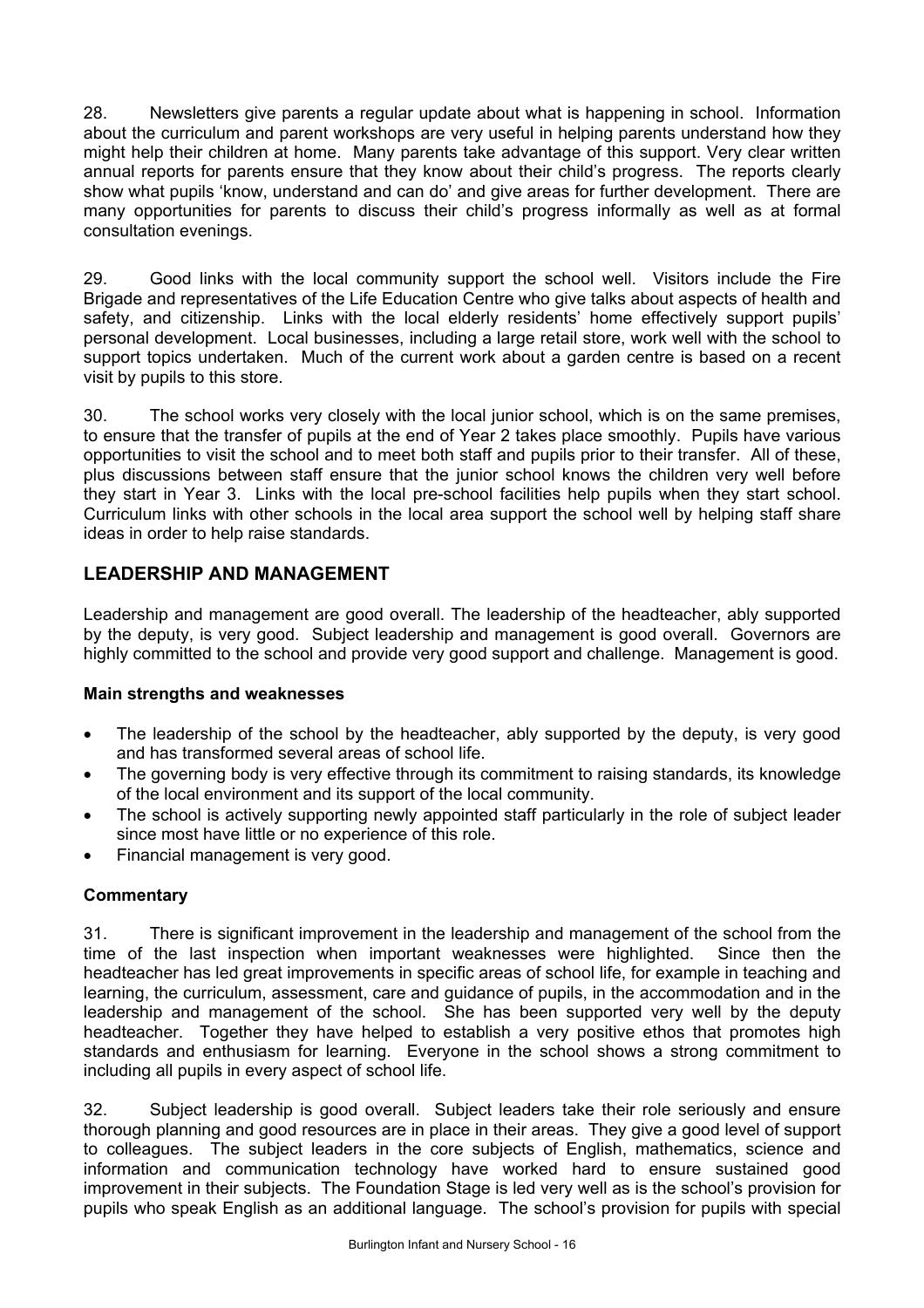educational needs is very well co-ordinated. The leadership of music is good but that of other foundation subjects is only satisfactory since a significant number of the staff involved have either relatively little or no experience of the role. The school is appropriately supporting these staff in the further development of this role.

33. The governing body provides very good leadership. Governors are fully involved in the life of the school and have extensive knowledge of the local community which they use to the school's advantage. Governors are well informed by the headteacher and key staff. They are very focused on school improvement and they are clear about the school's strengths and weaknesses. They challenge and support very well and this has a direct impact on raising standards and on the continuing development of the school. Governors are fully involved in drawing up the school improvement plan, and progress towards meeting the priorities in the plan is monitored regularly. Performance management procedures are closely monitored by the governing body. Governors take their responsibilities very seriously and are very successful. There is full compliance with all statutory requirements. Governors have played a key role in the significant improvements to the building which have taken place since the last inspection.

34. Management is good. The school's induction procedures for all new staff are very good. Continuing professional development is a priority and all staff are actively encouraged to update and extend their skills. The school has systems in place which enable effective tracking of each pupil's progress. Test results and teachers' assessments are analysed carefully to identify areas in need of development, and this information is used well to improve pupils' learning in the classroom. There is a very good level of monitoring and evaluation undertaken by the headteacher across all subjects. In the core subjects this also involves the subject leaders. However, mainly as a result of the recent high turnover of staff, this means that this is not established practice in the foundation subjects. Clear plans are in place to address this issue.

35. Financial management is very good and as a result the school has been able to make important improvements to the accommodation. These have had a very positive impact on working conditions for pupils and staff. Administrative support in the school is very efficient. The bursar provides a very detailed analysis of income and expenditure and the headteacher and governors are very well informed. Criteria to determine how well money is spent are well established, and the governors have a very effective finance policy in place. Although the school normally has a very small carry-over from year to year the one for 2004/5 was about eight per cent of the budget. This was directly related to the funding for improvements to the accommodation. For the current financial year any carry-over will be small.

# **Financial information**

### *Financial information for the year April 2004 to March 2005*

| Income and expenditure $(E)$ |           | Balances (£)                        |         |
|------------------------------|-----------|-------------------------------------|---------|
| Total income                 | £1016,497 | Balance from previous year          | £31,395 |
| Total expenditure            | £962,476  | Balance carried forward to the next | £85,416 |
| Expenditure per pupil        | £3,075    |                                     |         |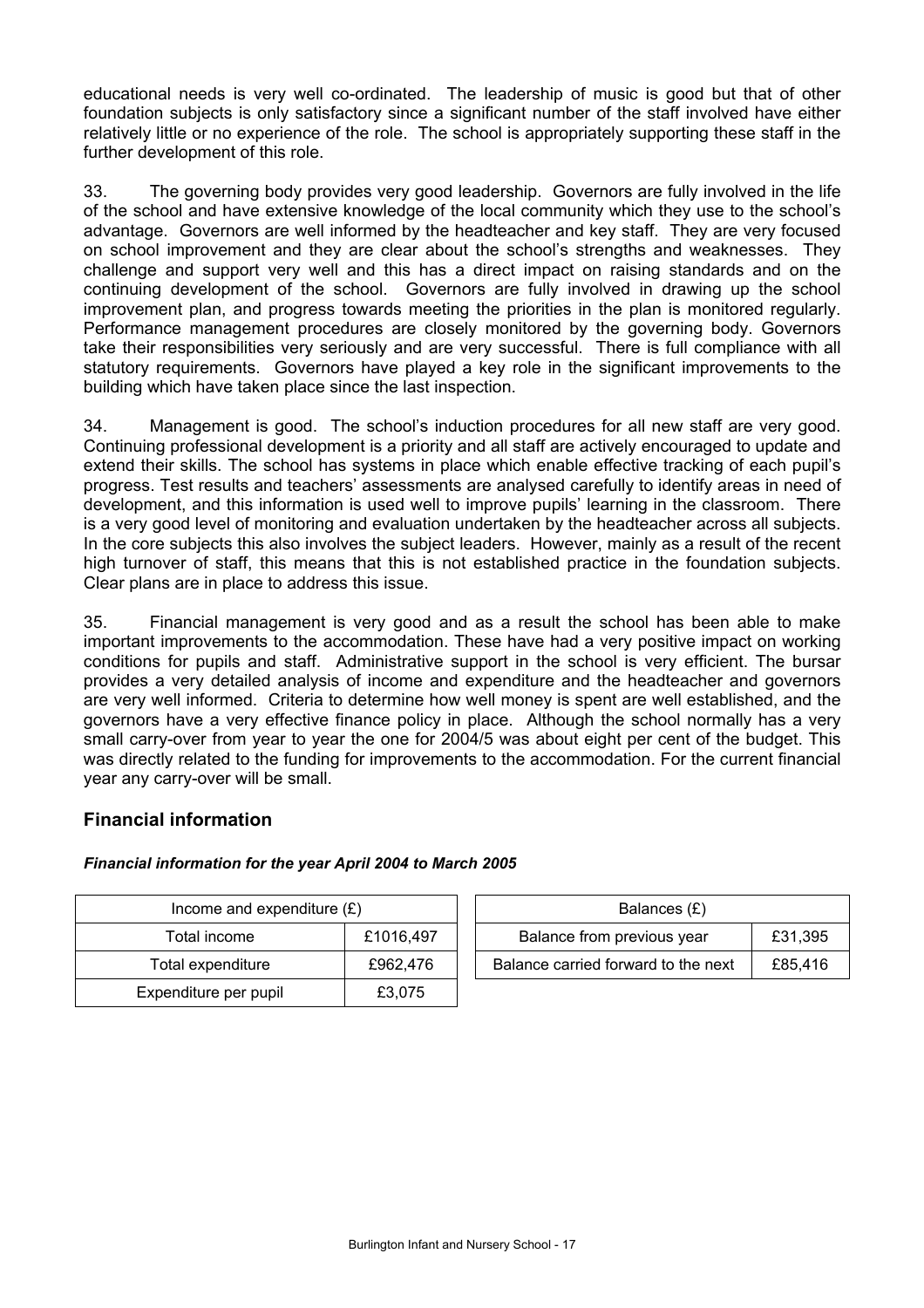# **PART C: THE QUALITY OF EDUCATION IN AREAS OF LEARNING AND SUBJECTS**

# **AREAS OF LEARNING IN THE FOUNDATION STAGE FOUNDATION STAGE**

36. Provision for children in the Foundation Stage is **good**.

37. Attainment on entry to the nursery is below average overall although very wide ranging. Many children speak little or no English. The nursery provides a stimulating environment with good resources. By the time children transfer to the reception classes they have achieved well. Children continue to do well in their reception year. The overall quality of teaching is good in the nursery and reception classes but ranges from very good to satisfactory. Teaching in one nursery class and in one of the reception classes is consistently very good. Across the Foundation Stage teachers and support staff work very well as a team. They have a good knowledge of the needs of young children and are skilled at making learning fun. Very good use is made of the outdoors to support children's learning across all areas of the curriculum. By the time children join Year 1 the majority reach the expected goals. In writing, a significant number are still below the expected level for children at this age. The school has very good arrangements for children starting school and very close links with parents to ensure that children settle quickly into school life. Assessments of children are good. Their individual needs are identified early to ensure that all groups do well. Very good leadership and management of the Foundation Stage ensures that children receive a broad and interesting curriculum, with a good balance between the teachers' input and children's independent learning. The good provision has been maintained since the last inspection.

# **Personal, social and emotional development**

Provision in personal, social and emotional development is very good.

### **Main strengths**

- Staff have high expectations of children.
- Very positive relationships and very good behaviour are established.
- Very good opportunities for independent learning increase children's motivation.

### **Commentary**

38. Children achieve very well and standards are above average when they join Year 1. They develop good levels of confidence and independence. High expectations of adults ensure that the children know what is expected and how they should behave. Staff reinforce their expectations consistently and children respond well and are very well behaved. Staff teach personal and social skills through carefully planned activities and children work very well in groups, sharing ideas and listening carefully to each other's contributions. Children get on well with each other and show great respect for each other's cultures and beliefs. Staff manage children's learning very well to increase their motivation and their levels of independence. Very good organisation and carefully worked out classroom routines are well established and children get out and put away resources very sensibly. Staff provide many very good opportunities for them to plan their own activities, and this helps them make important decisions about their own learning. Nearly all children are on course to meet and many to exceed the standards expected of them by the time they have completed the reception year.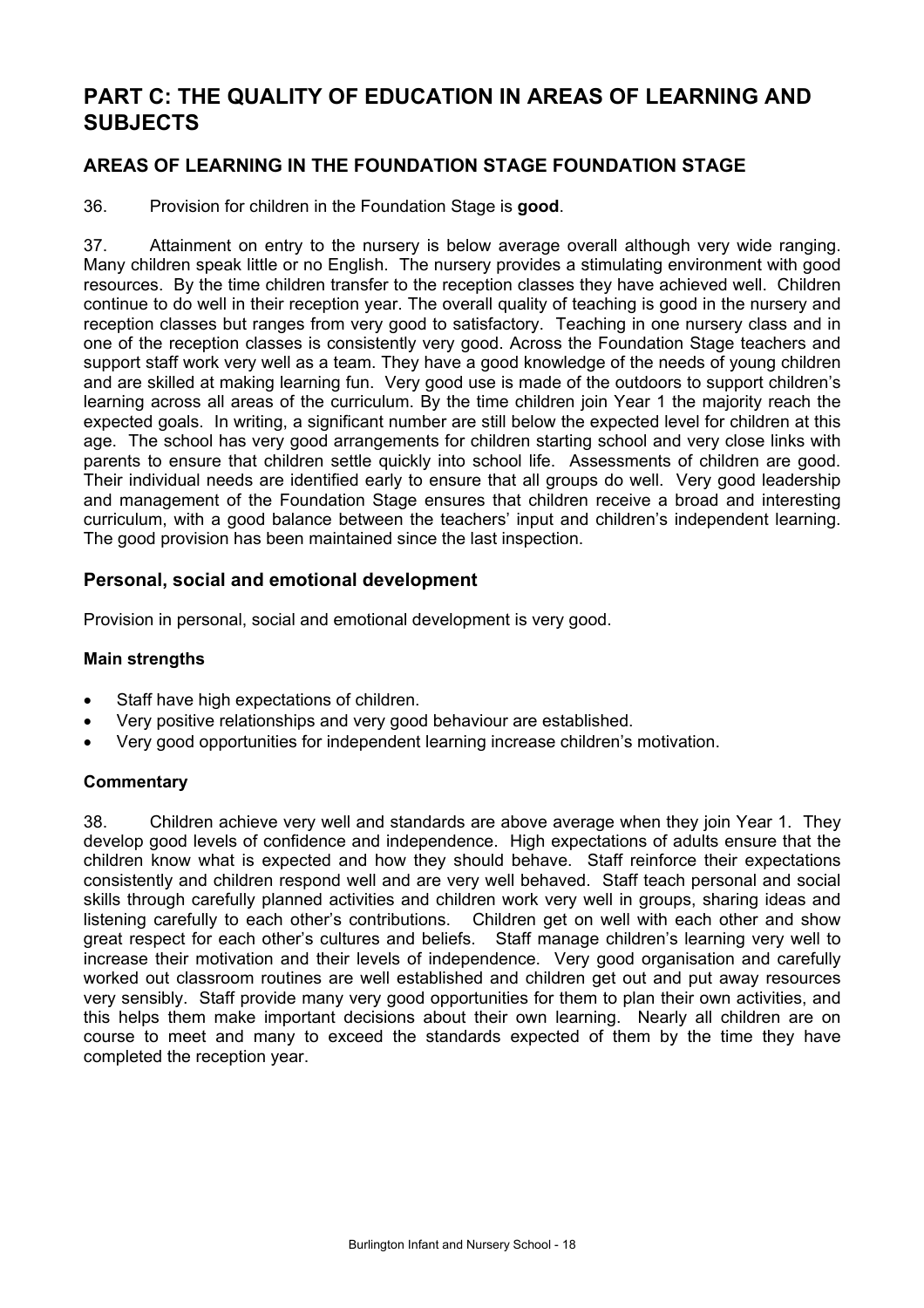# **Communication, language and literacy**

Provision in communication, language and literacy is good overall.

### **Main strengths and weaknesses**

- Very good opportunities support the development of children's skills in speaking and listening.
- There is good promotion of reading and the use of books.
- Children should achieve more in the development of early skills in writing.

### **Commentary**

39. Overall, children make good progress, achieve well and in the elements associated with speaking and listening and reading meet the early learning goals. In writing, relatively few children reach the expected goals. Staff provide many stimulating activities to develop children's skills in communication. For example, the 'garden centre', the 'jungle', the 'café' and the 'camping expedition' all provide exciting ways of getting children to talk and experiment with language. Children speak confidently to adults and, during lessons, listen very well to the teacher and to each other. Teachers develop children's early reading skills well. Many children in Reception read well for their age, for example when asked to read words associated with the current topic about the school environment and when they read sections out of class books that they have made. Children handle books carefully and use their knowledge of letter sounds well to work out the meaning of any words about which they are unsure. The home/school contact books are used effectively to support children's learning in reading. Children learn to write for different purposes. Many write their own names and simple words. They learn to use a pencil effectively and begin to form letters correctly. However, relatively few are able to form simple sentences without support from an adult. There is variation in the quality of teaching of writing. Very effective practice was observed in part of the nursery, particularly when writing about Jack and the Beanstalk, and also in one of the reception classes. However, opportunities are missed in other classes to extend children's skills in writing.

# **Mathematical development**

Provision in mathematical development is good.

### **Main strengths and weaknesses**

- Children develop very good understanding of number.
- There are many good practical activities, including the use of information and communication technology, to enhance learning.
- Every opportunity is used by staff to help develop children's understanding of number across all areas of learning.

### **Commentary**

40. Children achieve well, and virtually all meet the expected standards by the time they enter Year 1. Teachers provide many exciting activities to develop children's understanding of number. These include singing activities, counting games and practical tasks such as sorting and making comparisons between objects. When making a pizza in the nursery children carefully counted the ingredients and worked out 'one more' and also 'one less'. Many children in the nursery recognise and name numbers accurately to ten. Many children in reception add and subtract up to ten and more able children add and subtract beyond ten. They are given very good challenges to make the most of their talents. Teachers use displays very well to reinforce the language of number and these give children constant reminders of number sequences. For example, children competently used the number-line of shoes in one reception class to sequence numbers to twenty and beyond. Children gain a good understanding of time using songs, and of money using the role-play areas where they go shopping with coins for example, in the garden centre in the reception classes and in the outdoor café in nursery. As a result, most children recognise different coins. They develop a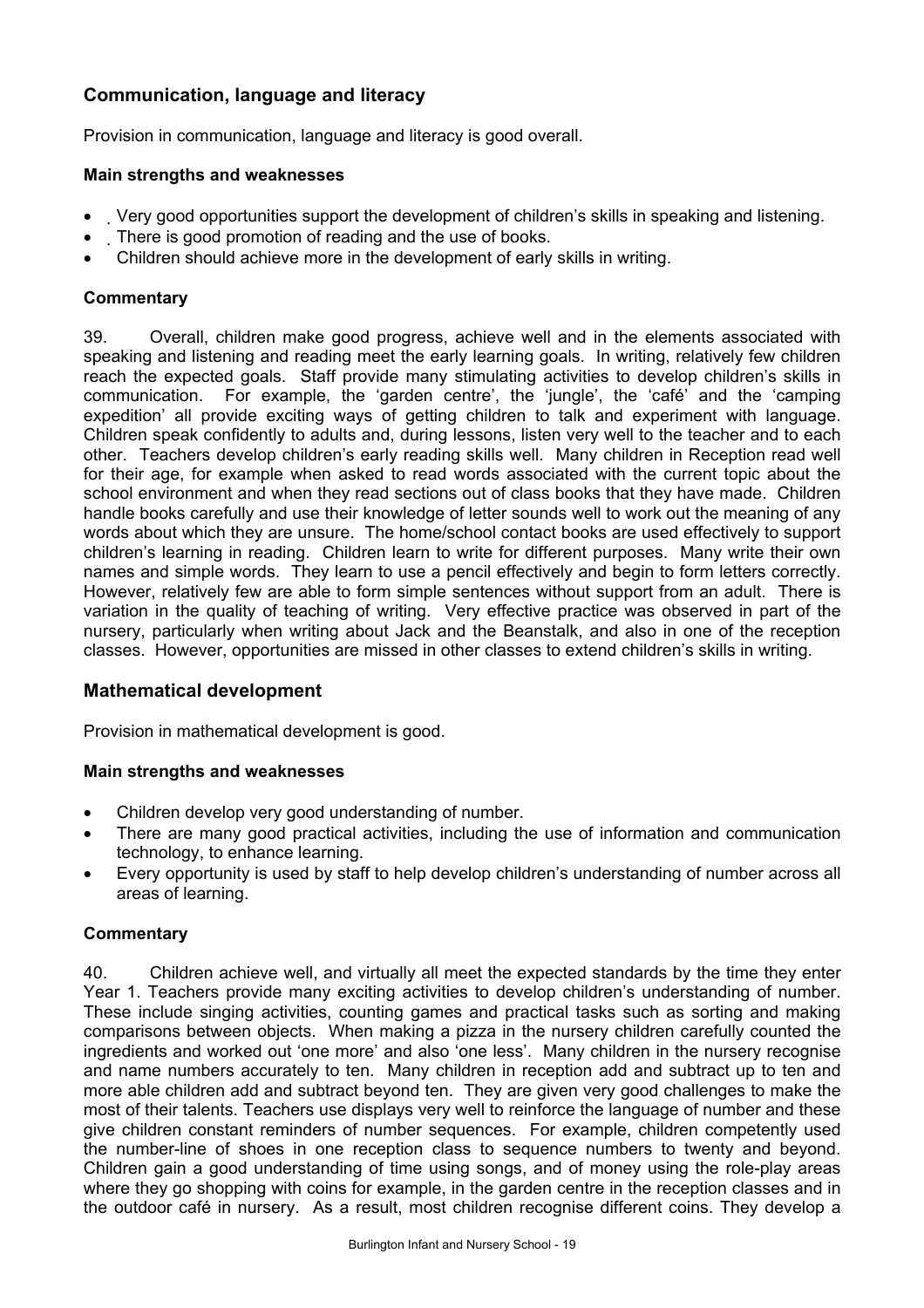good awareness of measurement and capacity through well thought out activities in water and sand. Information and communication technology is used well to support children's learning, especially when they match the correct number of objects with a numeral. Fun and games develop children's enthusiasm for mathematics at this early stage in their school life. Staff very consciously develop children's understanding of number across all areas of the curriculum.

# **Knowledge and understanding of the world**

Provision in knowledge and understanding of the world is good.

### **Main strengths and weaknesses**

- Teachers make effective use of a wide range of resources.
- Topics are well planned and make particularly good use of practical activities.

### **Commentary**

41. By the end of the reception year, children achieve the expected standards for their age. In relation to their prior attainment this represents good achievement. They gain a good understanding of the world around them through visits out of school and working in the school grounds. They learn much from observing and investigating, for example about the development of chicks and butterflies. They note, with enthusiasm, the features of mini-beasts. They grow seeds and plants and are amazed at the outcomes of some of their efforts. They design and make items, such as houses, using a wide range of different fixings and fastenings and appreciate how things work. Children are beginning to understand the difference between the past and present and they develop very good awareness of other cultures often by sharing information from their own backgrounds. Children use information and communication technology well. This was very noticeable when the reception children worked with a Roamer programmable toy and they made it move around a large plan of the school grounds. Most children use the mouse on the computer with good dexterity. In reception, they are good at moving objects across the screen and using the drawing and painting tools on the computer.

In the short time available for the inspection it was not possible to observe two areas of learning, namely physical development and creative development. Teachers' planning and a consideration of pupils' work shows that a suitable programme is in place for each area.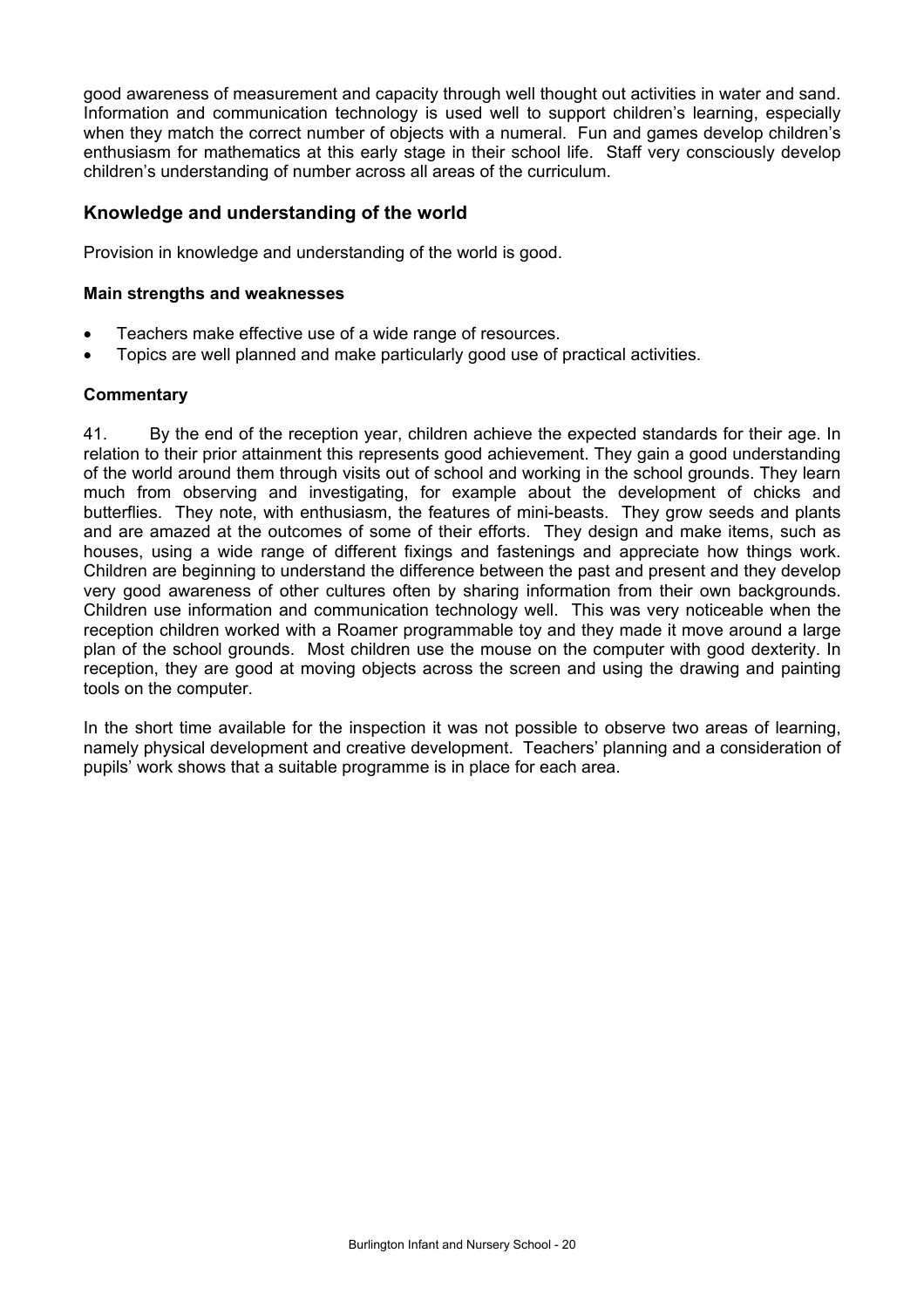# **SUBJECTS IN KEY STAGE 1**

# **ENGLISH**

Provision in English is **good**.

### **Main strengths and weaknesses**

- Speaking and listening are given a strong focus and pupils of different backgrounds and abilities achieve very well.
- Staff use very consistent approaches to the teaching of reading and pupils achieve well.
- Boys do not achieve as well as they might in writing as teaching is not consistent across the school.
- Pupils who speak English as an additional language and those with special educational needs are particularly well supported and achieve well overall.
- Leadership and management are good.

### **Commentary**

42. Overall, pupils achieve well. They make very good progress in developing their skills in speaking and listening. In reading, pupils achieve well and attain above average standards. In writing, pupils achieve satisfactorily and standards are average by Year 2. Pupils, particularly boys, should do better in writing.

43. Across the school pupils' skills in speaking and listening are developed very well. The school puts emphasis on pupils using 'talk' as a way of clarifying their thinking and in most lessons there is a high level of good quality discussion. Pupils show respect for each other's ideas and are prepared to accept advice about improving the ways in which they communicate, for example when staff ask them to speak in full sentences or pronounce words correctly. Pupils of all ages listen carefully to staff and to each other in lessons and contribute ideas with confidence in small group and whole class situations. The 'Talking Heads' groups are a particularly effective way of encouraging pupils to develop their language skills. By Year 2, pupils express their ideas openly and, for example in the school council meetings, show a good level of sensitivity to ensure the younger members have their say. There are many school productions and these make a notable contribution to the development of pupils' confidence in speaking and listening in public.

44. A strong emphasis is given to reading throughout the school and pupils develop a good sense of enjoyment in reading. They learn to read with accuracy and understanding. At an early age pupils can explain that different books are organised in different ways and that some are story books and others give information. By Year 2, many read fluently, accurately and use a good range of strategies to work out the meaning of unfamiliar words. A significant number read with very good expression. They can explain clearly why they like certain books, such as those about 'The Large Family', and use the vocabulary associated with books, notably author, illustrator, publisher very well to exemplify their views. Pupils of different ages use a library, indexes, glossaries and contents pages successfully to find information from books. They talk about the need for contents pages knowledgeably particularly when referring to books they have made themselves, for example about a recent visit to Kew Gardens.

45. Pupils of all ages are benefiting from the school's recent focus on improving writing but even so more should still be achieved by the end of Year 2, particularly by boys. Pupils write for a range of purposes and recognise the need for different types of writing, for example when writing a list or a narrative piece. Work is generally well presented and dated. However, the overall quality is too varied and few pupils attain good standards. Pupils do not readily write in an imaginative way and many do not apply the skills of spelling, punctuation and handwriting consistently.

46. Overall, teaching is good. Staff are generally secure in the subject and use the technical vocabulary associated with it well. A strong focus is given to the development of pupils' skills in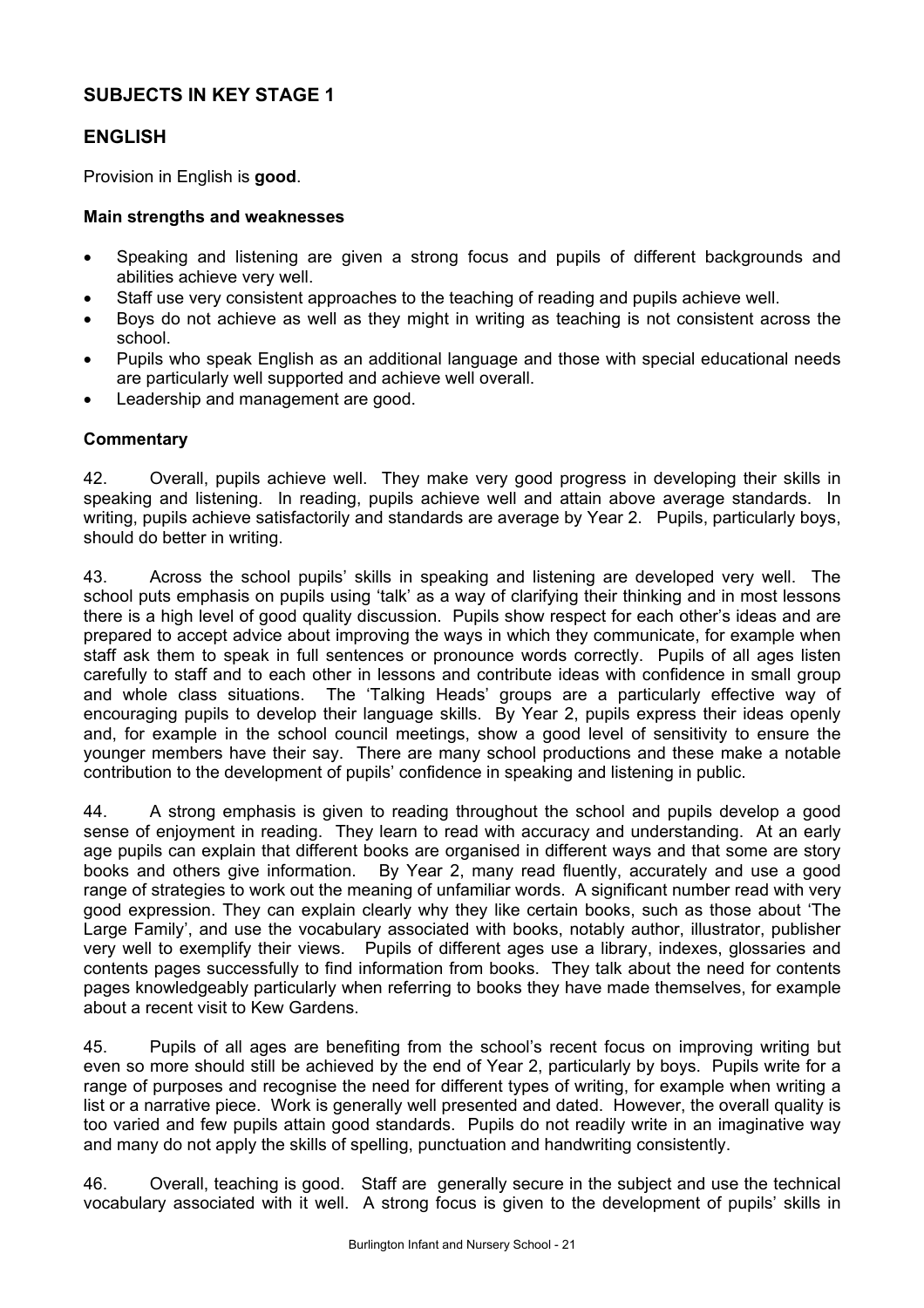speaking and listening throughout the school and this aspect of lessons is usually very good. There are many situations where pupils are encouraged to discuss their ideas and clarify their thinking. Relationships between staff and pupils are very good and staff and pupils often enjoy a moment of humour together. In this atmosphere pupils are confident to say what they think. The teaching of reading is given a high profile. There is a well thought out approach to encouraging pupils' independence in reading and this is very successful. Pupils receive a significant amount of individual attention from teachers, teaching assistants and other helpers in school when learning to read. Generally, in lessons, good attention is paid to the wide range of levels of understanding in the classes and activities are set which are well matched to pupils' needs and abilities. Pupils concentrate very well. The teaching of writing is satisfactory overall. There are examples of good practice in all year groups but there is too much variation across the school. Pupils respond particularly well when staff model the writing process and they set a high expectation about what they want pupils to achieve. This is affirmed when they say that they will accept nothing but the pupils' best efforts. This was especially noticeable in one of the Year 2 classes. By contrast in other classes, there is not always sufficient challenge to fully extend the learning of all pupils when they undertake writing activities and there is a noticeable difference in the pace at this stage of a lesson.

47. Leadership and management of the subject are good and overall there has been good improvement since the last inspection. Teachers work together on subject development and have highlighted the need to improve pupils' writing. A focussed programme of development is in place. Resources are good and the library is used effectively to support learning. Information and communication technology is used well to support teaching and learning.

### **Language and literacy across the curriculum**

48. A high level of discussion takes place in all subjects. Pupils use their skills in reading well to research information in other subjects. There are occasions where pupils' writing is not used or developed as well as it might be across different subjects.

# **MATHEMATICS**

Provision for mathematics is **good**.

### **Main strengths & weaknesses**

- Leadership and management of the subject is good with a clear focus on raising standards.
- Planning caters effectively for all levels of ability.
- Practical problem solving activities help pupils understand mathematical concepts well.
- Pupils say they enjoy mathematics.

### **Commentary**

49. Standards in mathematics by the end of Year 2 are above average. This is reflected by the early indications of the 2005 test results for pupils in Year 2. Standards are good because work is well planned to cater for pupils varying ability and pupils are focused and work hard. This represents very good improvement since the last inspection.

50. Achievement is good. Pupils are confident with numbers and use a range of mental arithmetic strategies to reach an answer. The most able articulate their thinking clearly, when for example, talking about their calculation of multiplication and division problems. Pupils' work demonstrates a systematic coverage of the National Curriculum. Work is well presented and pupils obviously take a pride in their books.

51. Teaching and learning are good overall with many examples of very good teaching. In the better lessons, there is a very brisk pace and particularly good questioning of pupils by staff. In all lessons a good variety of strategies are used so that pupils remain focused throughout. Staff place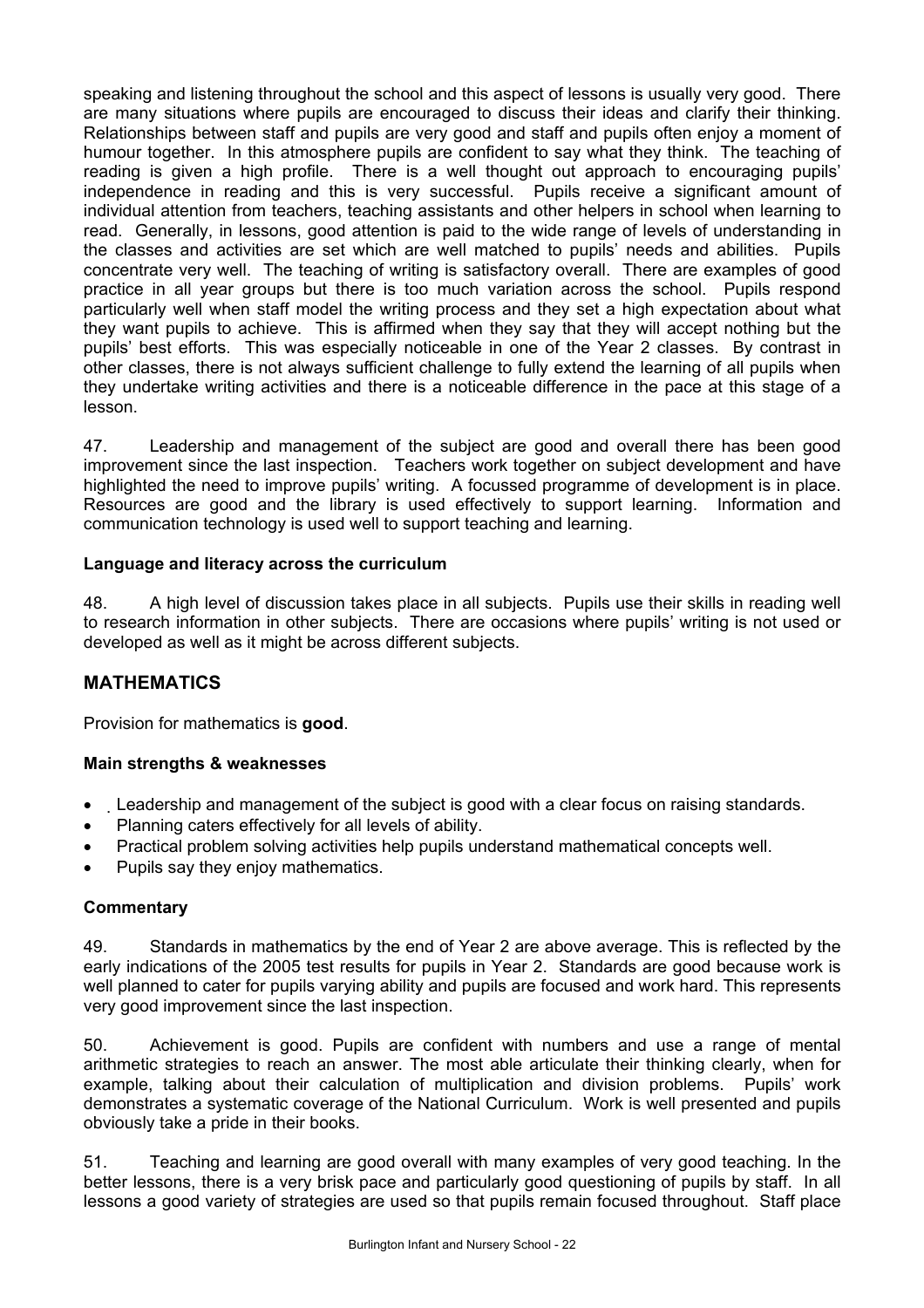high emphasis on helping pupils develop strategies to solve problems and the relationships between operations, for example, learning that division is the reverse of multiplication. The work of teaching assistants has a positive impact on the achievement of individuals and groups of pupils especially those experiencing difficulty in understanding. Teachers assess children's work thoroughly across both year groups. Pupils have challenging targets in mathematics and they work hard to achieve them. Pupils talk about mathematics with a real sense of enthusiasm for the subject.

52. The leadership and management of mathematics are good. The subject leader is well established in the school and knows the staff and pupils well. She monitors the quality of teaching and learning. She has made sure that planning is relevant to the school and that it caters for the abilities of all. Test results are analysed for areas of development and action taken to address them. Training for staff has been effective and has had a positive impact on the quality of teaching in the classroom.

### **Mathematics across the curriculum**

53. Good opportunities to develop pupils' understanding in mathematics are provided in other curriculum areas. For example, in science pupils record the results of their experiments in graphical form.

# **SCIENCE**

Provision in science is **good.** 

### **Main strengths and weaknesses**

- Investigative work is developed consistently across the school.
- Teaching is good overall with examples of very good teaching.
- Good assessment systems are in place and are used well to plan the next stages in learning.
- Pupils enjoy science, work very well collaboratively and make very effective use of the school grounds as an environmental resource.
- Pupils speaking and listening skills are developed very well but there is scope to extend pupils' skills in writing.
- The leadership and management are good.

# **Commentary**

54. Standards by the end of Year 2 are above those expected nationally. Pupils are now making good progress and investigative opportunities for pupils are securely in place. Pupils' progress in the previous inspection was judged to be satisfactory and there was insufficient emphasis on investigative work. Overall improvement in the subject since that time is good.

55. Due to the good opportunities provided, all pupils, including those with special educational needs and those who speak English as an additional language, achieve well. They build on previous knowledge and through a practical and collaborative approach acquire a high interest in the subject and enjoy their learning. Pupils receive good support from their teachers and teaching assistants who question them well. This challenges pupils' knowledge and understanding and stimulates thinking.

56. Pupils develop good scientific knowledge and understanding across the whole science curriculum. They learn how to use their senses to observe and carry out investigations. In all sessions observed, pupils concentrated well, sustained their interest throughout and worked well collaboratively. The teachers organised good opportunities for pupils to have a broad range of practical experiences and often encourage very good quality discussions where pupils' contributions are considered and valued. Pupils listen carefully to what others say, they respond very well to the good classroom routines in place and the high expectation of the teachers.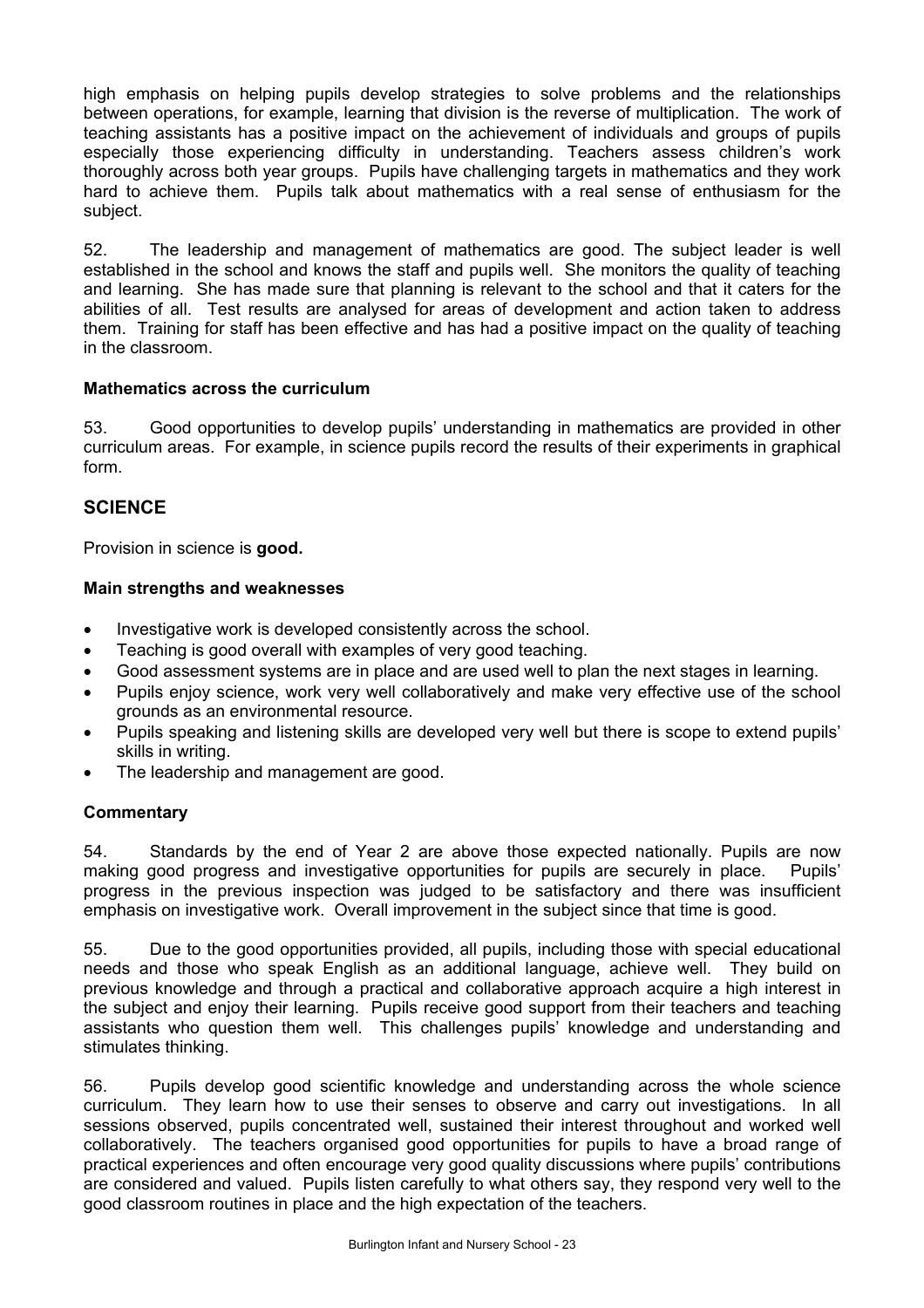57. The quality of teaching and learning is good overall. There is some very good teaching. The management of pupils is very good. This is achieved through the brisk pace of the lesson, the very good relationships and the imaginative ways in which lessons are introduced. Teachers are secure in their knowledge and make learning challenging and interesting. Planning and preparation are of high quality and considerable preparation ensures that learning experiences are successful. for example when making use the school's outdoor environment.

58. Teachers assess pupils' progress and information is very carefully used to track and monitor areas of concern in order that they may be dealt with quickly. Leadership and management are good and have been instrumental in raising the profile of the subject and improving the approach to investigative science. The curriculum is good with effective cross-curricular links established. Resources and accommodation are good and make a good contribution to the school's focus on practical and investigative work. Pupils' investigational skills are developed particularly well and they show particularly good levels of confidence in practical situations. However, the recorded work is not always of the same high quality and there is scope to develop a wider range of writing in science.

# **INFORMATION AND COMMUNICATION TECHNOLOGY**

Provision in information and communication technology is **good.**

### **Main strengths and weaknesses**

- Pupils achieve well and improvements in standards are building through the school.
- Pupils enjoy using information and communication technology and show good levels of confidence in working things out for themselves.
- Staff have gained confidence in the subject and teaching is good.
- Resources although good overall but are quickly becoming outdated.
- There are fewer programs to support the development of pupils' skills in English than in other curriculum areas.
- Good, enthusiastic leadership and management securing improvements over time.

### **Commentary**

59. Since the time of the last inspection there has been very good improvement especially in the last two years. Staff training and development have taken place and staff are now confident in teaching the subject. This is having a positive impact on standards. Standards in the current Year 2 are average, but in the younger classes where pupils have had good opportunities to develop their skills from first entering the school, standards are higher.

60. Pupils are very well motivated. They work individually or in pairs very effectively and sustain very good levels of concentration. They are prepared to work things out by themselves. By Year 2, they have learnt the basic operations of switching the computers on and off, loading and saving work, and controlling the computer by means of the keyboard and mouse. The school has developed a good range of appropriate software and pupils use the computer for a wide range of purposes, for example to write, draw pictures, present and analyse data, make sounds and play games. They also have good opportunities to use the Roamer programmable toy, giving it a series of commands in order to produce pre-planned movements.

61. Teaching is good. Planning is well thought out. It covers all the expected areas of the National Curriculum and clear outcomes in learning are indicated. Staff use the technical language of the subject well and encourage pupils to do this also. They demonstrate and model the skills the pupils are to learn effectively using the smart board in the suite and this has a very positive impact on pupils' learning. Support staff are trained in the subject and they work effectively to extend pupils' thinking. Assessment is good and consequently staff are able to build on pupils' skills at a good rate. Overall, staff use information and communication technology well in different subjects.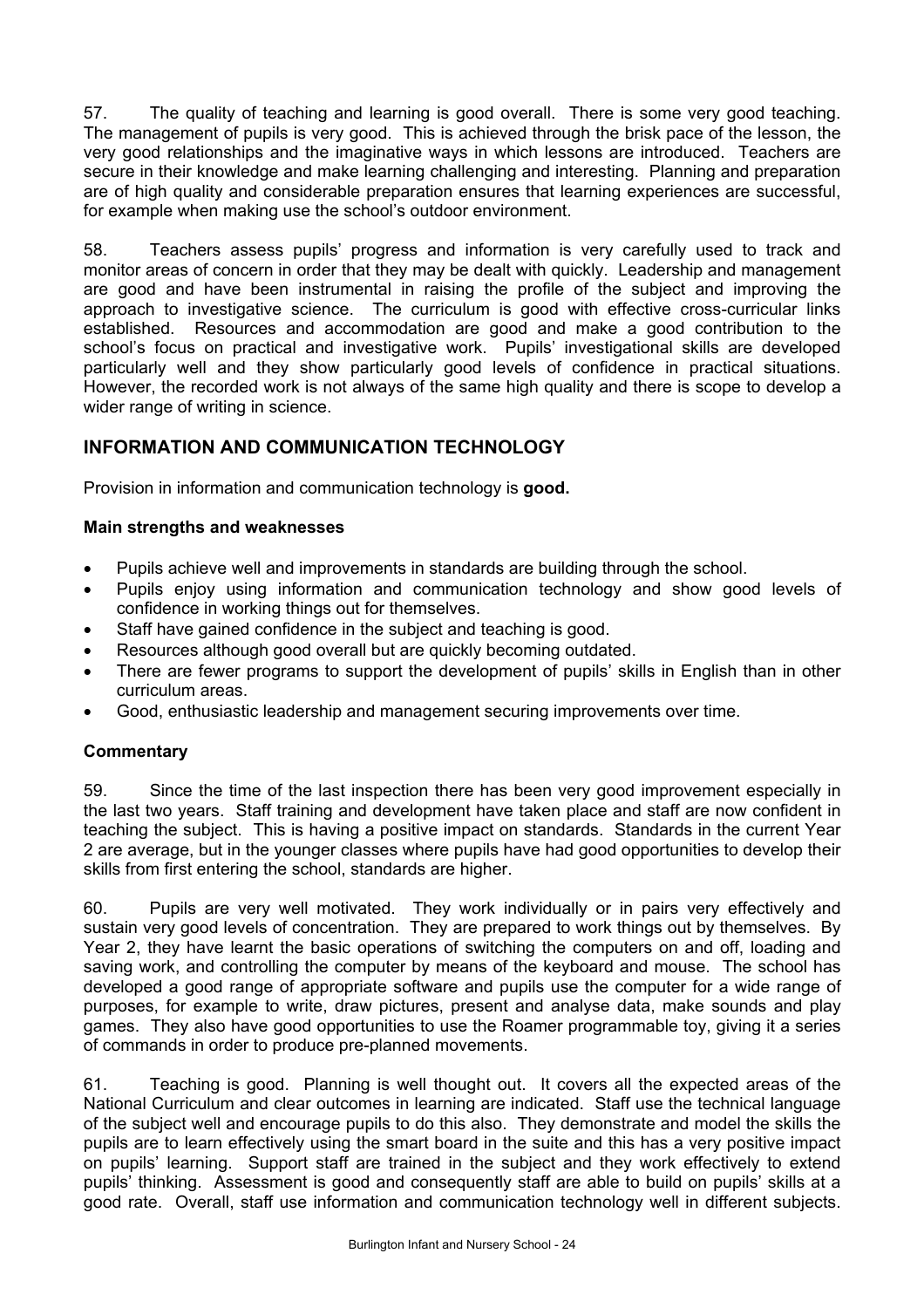The school has identified the need to extend the programs used to support work in English as part of the drive to raise standards in writing.

62. Leadership and management of the subject is good. Monitoring has taken place across the school and there is a very well thought through improvement plan in place. This recognises that resources although good overall are quickly becoming outdated. This is because new and very sophisticated programs are being introduced that require more of the computer hard drives. The school is very aware of the situation. Governors are very supportive of developments in information and communication technology, and show a clear commitment to future development.

### **Information and communication technology across the curriculum**

63. Information and communication technology skills are taught with relevant links to other subjects. There is effective use in all areas of the curriculum with particularly good use in mathematics.

### **HUMANITIES**

64. Work was sampled in **geography** and **history** as it was not possible to observe any lessons. From a scrutiny of planning documents, displays around the school and pupils' books, it is clear that broad and balanced programmes are in place to cover these subjects. Pupils talk with interest about topics undertaken, for example when considering the similarities and differences between a seaside today and one in Victorian times. They are knowledgeable about the local area, and can identify and name features referring to things they have seen both on a map and on the ground. On a blank map of the United Kingdom, they have coloured and labelled the different countries. They have find out about famous people from the past, such as Florence Nightingale, and they say that they enjoyed looking at the differences between toys today and toys from the past. A range of visits and visitors play an important part in making the work interesting and relevant. Opportunities for pupils to take part in role play associated with the humanities have a positive impact on their learning. The pupils obviously enjoy the work undertaken and they speak enthusiastically about their topics. Pupils' books show that opportunities are sometimes missed to develop and extend pupils' writing in these subjects. Subject leadership is satisfactory. The leader has been in post for only a short time.

# **Religious education**

Provision in religious education is **good**.

### **Main strengths and weaknesses**

- In Year 2 standards are above the expectations of the locally agreed syllabus.
- Pupils' achievement is good as a result of good teaching and learning.
- The standard of their written work is not as of as high a quality as that shown by pupils in discussion.
- Good use is made of visits and visitors to support pupils' learning.

### **Commentary**

65. All pupils, including those with special educational needs, are achieving well, with good support from their teachers and teacher assistants. The standard of their written work is not as of as high a quality as that shown by pupils when talking about their learning. In discussion, pupils show a lively interest in the subject and enjoy expressing their own ideas and beliefs. They showed a detailed recall of stories from the Bible and other sacred books. They show a good understanding for their age of Christianity and other world religions, including the special buildings, events and sacred books. For example, they know about the Torah and about the importance of a christening ceremony to Christians. In discussion, pupils had a good recall of earlier learning about Islam and Judaism and the main Christian festivals such as Easter and Christmas.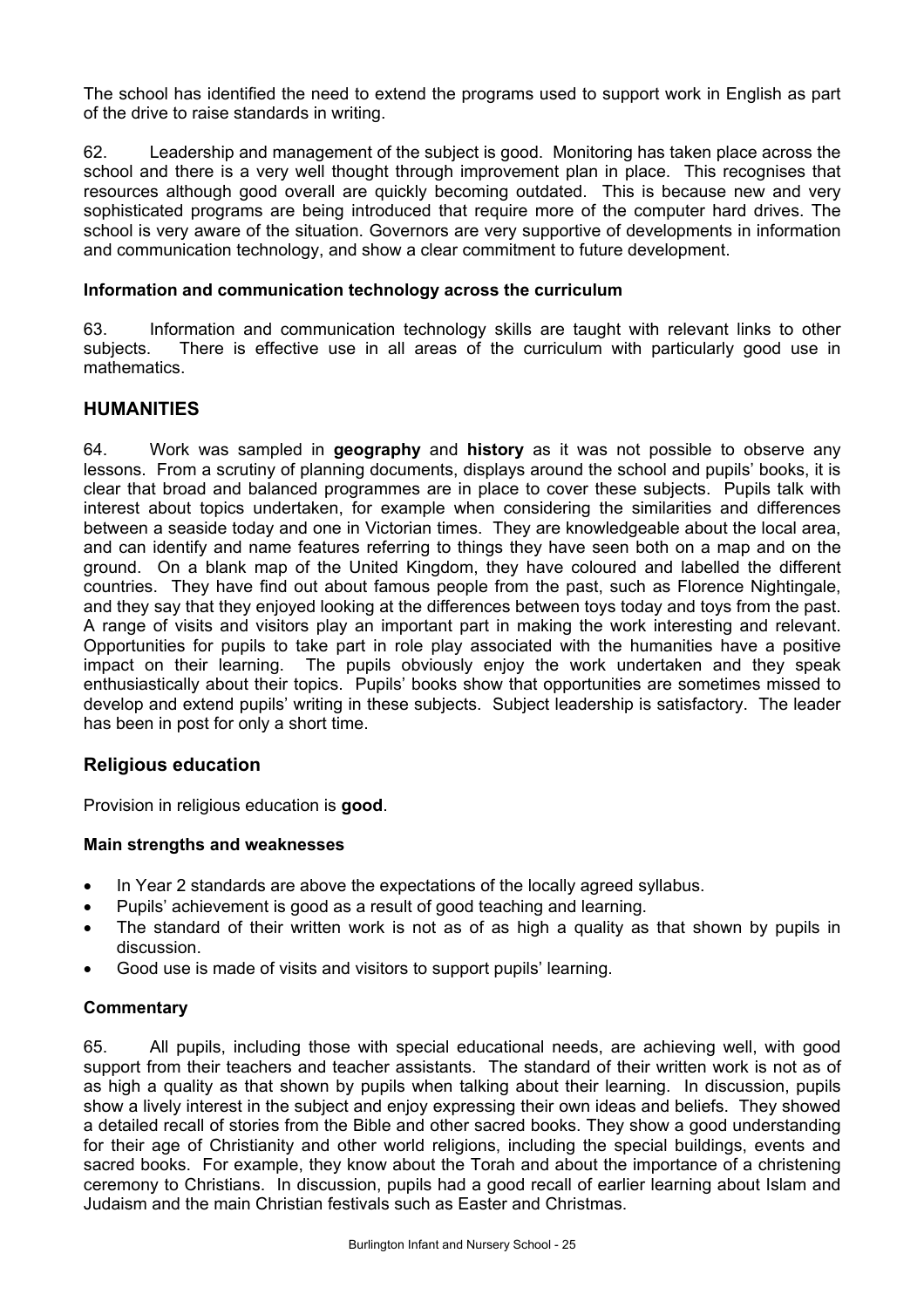66. The quality of teaching and learning is good overall. Teachers' subject knowledge is good and they use pupils' knowledge of their own religions very well to support the learning of others. They have high expectations of pupils and use discussion very well to enable pupils to learn from each other. Artefacts are used effectively. As a result, lessons are interesting and pupils pay attention and concentrate well. Visitors are regularly invited to talk to pupils about their faiths and to take assemblies. Teachers encourage pupils to reflect on their own beliefs and those of others. This makes a very positive contribution to pupils' spiritual, moral, social and cultural development.

67. Leadership and management of the subject are good. The present provision for religious education shows an improvement on that reported in the last inspection.

# **CREATIVE, AESTHETIC, PRACTICAL AND PHYSICAL SUBJECTS**

68. In the following subjects no judgement can be made about overall provision since no lessons were observed. A scrutiny of planning and pupils' work took place, and also discussions with staff and pupils.

69. In **design and technology**, a scrutiny of planning pupils' work and discussion with them indicate that national curriculum requirements are met. Pupils show appreciation of the full design process. When planning their work pupils draw designs and identify the materials and resources that are to be used. They make suggestions about how they might have improved the outcomes of their work. Resources are good and easily accessible. Discussion with pupils from Year 1 and Year 2 confirmed very positive attitudes and enthusiasm for the subject. Work on display is of a good standard. Leadership and management are satisfactory. The leader has only been in post for a short time.

70. Displays around the school, teachers' planning and discussions with staff and pupils indicate that an appropriate range of topics is undertaken in **art and design**. Pupils use a wide range of different media and learn to talk about art using the appropriate terminology**.** The displays in class and corridors are of good quality and provide clear evidence of the care taken by pupils in their drawings and their paintings. Leadership of the subject is satisfactory. The headteacher is overseeing the subject whilst the named subject leader completes her first year as a newly qualified teacher.

71. Although it is not possible to make a judgement on standards or the quality of teaching and learning, it is clear that **music** is a strong feature of the school. From the singing heard during assemblies it is clear that pupils enjoy this and do it well. Planning shows a good range of opportunities is provided for pupils to develop their skills and imagination. Specialist music teaching supports the curriculum very well and many pupils have opportunities to learn an instrument. Pupils take part in musical activities outside the curriculum, including learning an instrument and taking part in local concerts and school productions. Those pupils observed playing instruments in assembly did this very well showing good levels of confidence for their age. The accommodation and resources for music teaching are very good. The school has an impressive collection of musical instruments from all over the world. The subject is well led and managed, and a suitable scheme of work takes account of national guidance.

72. Only part of one lesson was seen in **physical education** during the inspection so it is not possible to make a judgement on standards or teaching and learning. There is a balanced programme in place based on national guidance that ensures pupils are gaining appropriate skills. There is good emphasis on issues related to health related fitness. Pupils dress appropriately for physical education and show enthusiasm for the subject. Leadership of the subject is satisfactory. The headteacher is overseeing the subject whilst the named subject leader completes her first year as a newly qualified teacher.

# **PERSONAL, SOCIAL AND HEALTH EDUCATION AND CITIZENSHIP**

Provision is **very good**.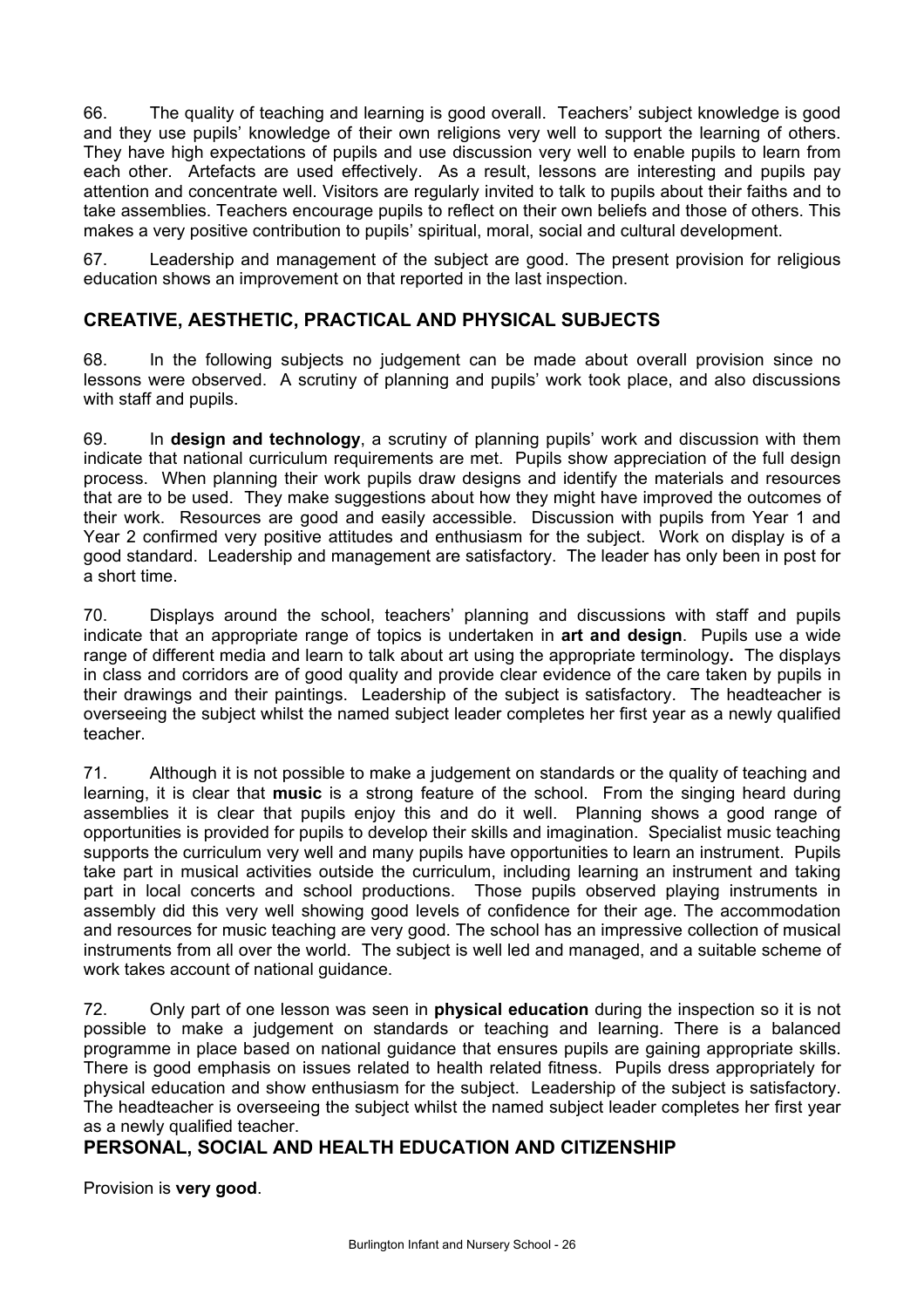### **Main strengths and weaknesses**

- High priority is given to pupils' personal, social and health education and citizenship.
- The school has recently gained the Health Promoting Schools Award.
- Staff respect pupils' views and ask for their opinions.

### **Commentary**

73. No specific lessons were observed and therefore it is not possible to make a judgement about teaching. Even so, throughout all activities a high priority is given to this aspect of the school's work. Staff show a very good level of respect to pupils and each other and they often ask pupils' opinions. The school council's views are taken seriously and acted upon. Pupils are given a wide range of opportunities to discuss ideas, feelings and matters of importance within a context of trust and mutual respect. Pupils of all ages develop good levels of maturity and discussions with them indicate that they are actively encouraged to respect the views of others with different opinions. They very effectively learn respect for the backgrounds and beliefs of their classmates. They are made fully aware of social and moral issues appropriate to their ages and levels of understanding, and recognise the need to follow the school rules about being kind to each other, and about looking after property and the environment. They also speak with understanding about the school rule that indicates that everyone should 'be gentle'. The school positively encourages the pupils to adopt a healthy lifestyle. The active approach to learning that is evident in all year groups makes a particularly important contribution to pupils being healthy. Pupils are encouraged to eat wisely and 'healthy' snacks are provided. Pupils can explain the importance of regular exercise and the need to warm-up before undertaking rigorous exercise.

74. The leadership of this area is good. Significant effort has gone into achieving the Healthy Schools Award and everyone in the school is benefiting from this increased awareness.